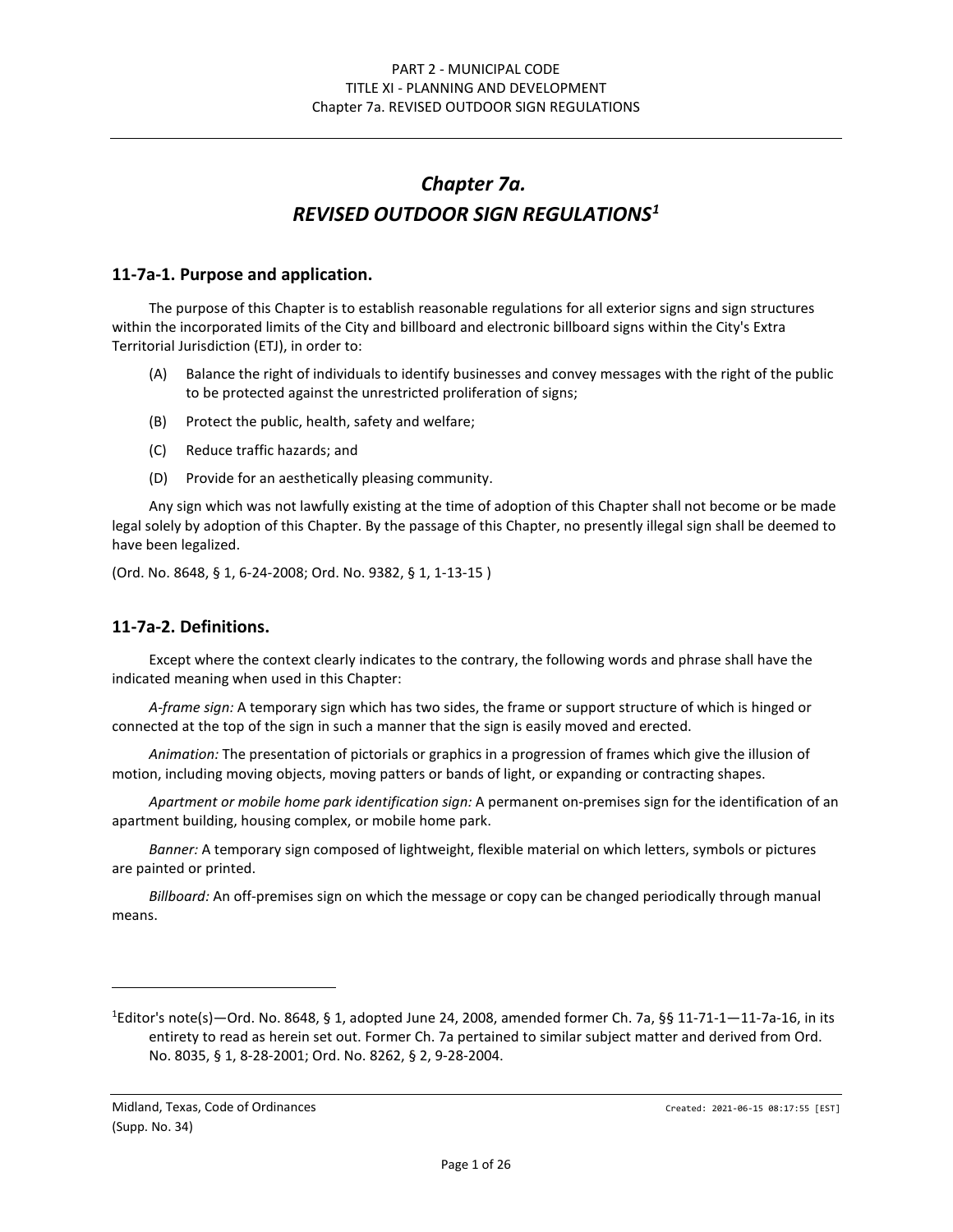*Billboard, electronic:* An off-premises sign on which the message or copy can be electronically changed by remote or automatic means.

*Building identification sign:* A building identification sign identifies the name of the building, but displays no goods or services for sale or other advertising.

*Brightness:* The maximum luminous intensity of a sign, which shall not exceed 5,000 nits (candelas per square meter) during daylight hours or 500 nits between dusk and dawn, as measured from the sign's face.

*Building frontage:* The length of a building wall which faces a street.

*Canopy:* A permanent roof-like shelter extending from part or all of a building or independent of a building, including any rigid material or cloth or fabric supported by a structural frame.

*Canopy sign:* A sign that is permanently affixed to a canopy by paint, glue, sewing, or any other type of nonstructural type of attachment.

*Changeable electronic variable message (CEVM):* An off-premises sign on which the message or copy can be electronically changed by remote or automatic means.

*Construction sign:* An on-premises sign, which may be erected for a limited time as defined under Section 11- 7a-5(B), identifying any or all of the property owners, engineers, architects, mortgagees or other participants in the construction or improvement of the premises, but which displays no goods or services for sale or other advertising.

*Development sign:* An on-premises sign, which may be erected for a limited time as defined under Section 11-7a-7(G), identifying and promoting one or more developments, projects or buildings proposed or currently under construction, but which displays no goods or services for sale or other advertising.

*Dilapidated or deteriorated condition:* Any sign where:

- (a) The message or wording can no longer be clearly read; or
- (b) The structural support or frame members are visibly bent, broken, dented, or torn; or
- (c) The sign face is visibly cracked or, in the case of wood and similar products, splintered in such a way as to constitute an unsightly or harmful condition; or
- (d) The sign or its elements are twisted or leaning or at angles other than those at which it was originally erected (such as may result from being blown or the failure of a structural support); or
- (e) The sign or its elements are not in compliance with the requirements of the current electrical code and/or the building code of the City.

*Directional sign:* A sign which contains only information designed to direct pedestrian or vehicular traffic to the location of a facility on the property on which the sign is located. Such signs may include, but are not limited to, arrows, words or logos. No goods or services for sale may be listed on a directional sign.

*Directory sign:* A directory sign lists tenants in the building and may list the name of the building, but displays no goods or services for sale or other advertising.

*Dissolve/fade:* A mode of message transition on an electronic sign accomplished by varying the light intensity or pattern, where the first message gradually reduces intensity or appears to dissipate to the point of not being legible and the subsequent message gradually appears or increases intensity to the point of legibility.

*Double-faced sign:* Any two adjacent signs on a single structure or separate structures with both faces oriented in the same direction and not more than ten feet apart at the nearest point between the two faces. May be referred to as a side-by-side or stacked sign.

*Electronic message center (EMC):* An on-premises sign on which the message or copy can be electronically changed by remote or automatic means.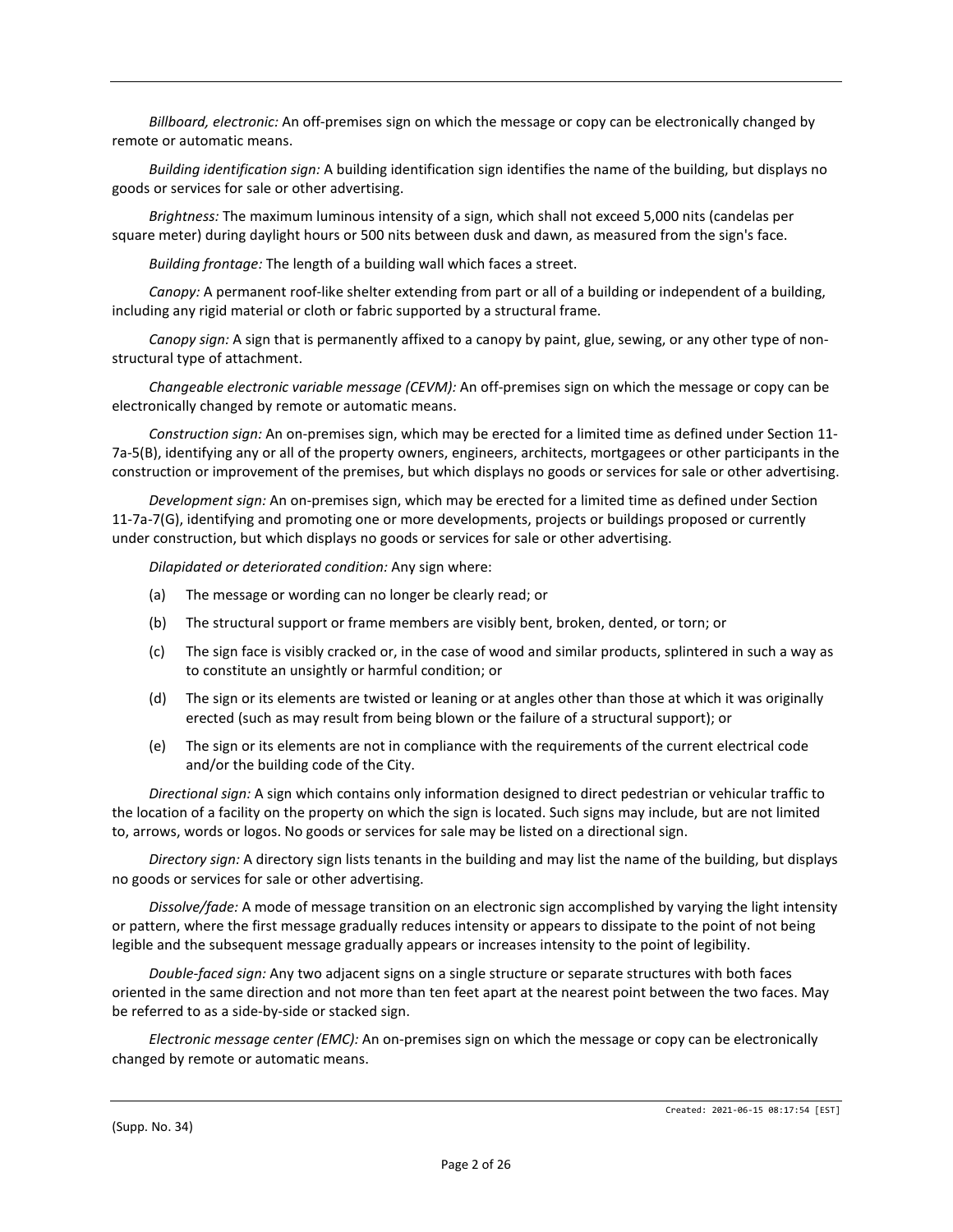*Foot-candle:* A unit of illuminance on a surface that is everywhere one foot from a uniform point source of light of one candle and equal to one lumen per square foot.

*Flag:* A sign made of cloth, bunting or similar material, often attached to a pole, with specific colors, patterns, or symbolic devices, used as a national, state or local symbol, or to indicate membership in an organization. The term "flag" shall also include any such display placed for decorative purposes only, with no commercial logo or advertising message.

*Flashing:* A sign containing an intermittent or blinking light source, or which gives the illusion of intermittent or blinking light by means of animation, or an externally-mounted intermittent light source.

*Frame:* A complete, static display screen on the entire face of an electronic sign.

*Frame effect:* A visual effect accomplished by varying the light intensity or pattern on the display surface of an electronic sign to attract the attention of viewers.

*Freestanding sign:* A sign which is attached to or a part of a completely self-supporting structure such as a frame or one or more poles which is not attached to any building or any other structure and which is permanently affixed to the ground.

*Gasoline price sign:* An on-premises sign with changeable copy letters and numbers or an electronic display without movement affixed to a gasoline pump canopy or its supports or a freestanding sign with the intent to display the current price of motor fuels.

*General business sign:* An on-premise sign which identifies a business or which advertises or promotes a commodity or service offered on the premises where such sign is located.

*Glare:* An effect created when an illumination source shines with sufficient brightness to cause discomfort, distract attention, or lead to the reduction or loss of visibility or visual function of the public.

*Government sign:* A sign indicating public works projects, public services or other programs or activities conducted by any governmental agency.

*Ground sign:* A permanent sign which is affixed to the ground with a maximum height not to exceed 48 inches above natural grade.

*Incidental sign:* A sign, generally informational, that has a purpose secondary to the use of the lot on which it is located, such as "no parking", "entrance", "loading only", "telephone", an address, and other such directives or guidance, or to provide public safety information, but which displays no goods or services for sale or other advertising.

*Institutional identification sign:* A permanent, on-premises sign for the identification of a public or private school, university, church, or hospital or other similar use.

*Logo:* An identifying symbol used for advertising purposes, which may or may not be a registered trademark or service mark of the entity identified.

*Lumens:* The luminous flux emitted per unit solid angle from a uniform point source whose luminous intensity is one candela.

*Menu board:* A sign displaying the menu for drive-up window service.

*Monument sign:* A permanent sign with a display surface that is an integral part of the support structure. Any ground sign exceeding four feet in height or any pole sign with less than nine feet of ground clearance or with a sign structure that is greater than two feet in width shall be considered a monument sign.

*Nameplate sign:* An on-premises sign showing only the name and/or address of the occupant.

*Nits:* A photometric unit defined as  $\frac{cd}{m^2}$  (candelas per square meter).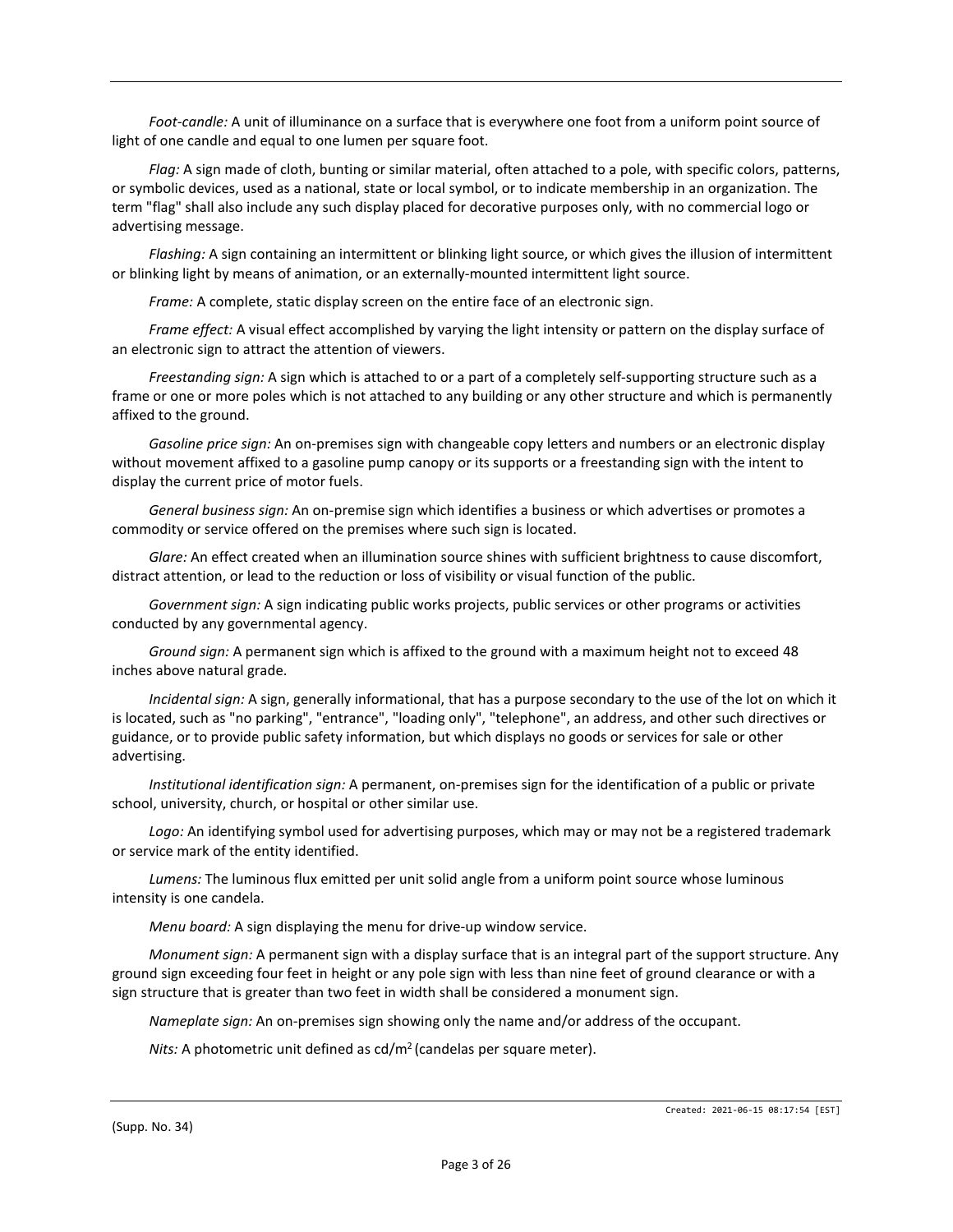*Non-commercial message sign:* A sign conveying a civic, political, religious, seasonal or personal message, or a regulatory message or warning, but which displays no goods or services for sale or other advertising.

*Office identification sign:* An on-premise sign which identifies an office building or any or all of the owners, occupants or tenants of an office building and the services related thereto, but which displays no goods or services for sale or other advertising.

*Off-premises sign:* A sign which advertises or directs attention to a business, product, service, or activity which is not usually available on the premises where the sign is located.

*On-premises sign:* A sign which advertises or directs attention to a business, product, service or activity which is usually available on the premises where the sign is located.

*Pennant:* A temporary sign made of lightweight material which tapers to a point, hung individually or in a series, with or without a logo or an advertising message printed or painted on it.

*Pole sign:* A permanent sign with a display surface that is attached to a self-supporting structure which has at least nine feet of ground clearance and which the structure does not exceed two feet in width. Any pole sign with a sign structure that exceeds two feet in width shall conform with the regulations for a monument sign.

*Political sign:* A temporary sign announcing or supporting political candidates or issues in connection with any national, state or local election.

*Portable sign:* A temporary sign which is designed to permit removal and reuse, and which includes but is not limited to A-frame and other such signs, and signs mounted on a trailer, wheeled carrier, vehicle, or other portable structure.

*Projecting sign:* A sign which is attached or affixed to a building, wall or structure other than a pole, and which extends more than 15 inches from such wall or structure.

*Reader board:* An on-premises sign consisting of alphanumeric characters that can be changed periodically through manual means.

*Real estate sign:* A temporary sign pertaining to the sale or lease of the premises, or a portion of the premises, on which the sign is located.

*Roof sign:* A sign that is painted on or erected upon or above the roof of a building.

*Setback:* The distance measured from a property line to the closest point of the sign or its supporting structure.

*Searchlight:* An apparatus on a swivel base that projects a strong, far-reaching beam of light.

*Scroll/travel:* A mode of message transition on an electronic sign where the message appears to move vertically or horizontally across the display surface.

*Shopping and/or office center:* A group of four or more retail and office establishments which is planned and developed as a business center with common access and parking.

*Sign:* Any structure, object, device, display or advertising artwork, situated outdoors or in a window, visible from a public or private street or alley, which is used entirely or in part to advertise, display, direct or attract attention to an object, person, institution, organization, business, product, service, event or location by any means, including words, letters, figures, designs, logos, fixtures, colors, illumination or projected images.

*Sign area:* The entire area within a single continuous perimeter enclosing the actual message or display area of a sign, and shall include the border and trim, but excluding the sign structure, provided that no goods or services for sale or other advertising is displayed on the structure.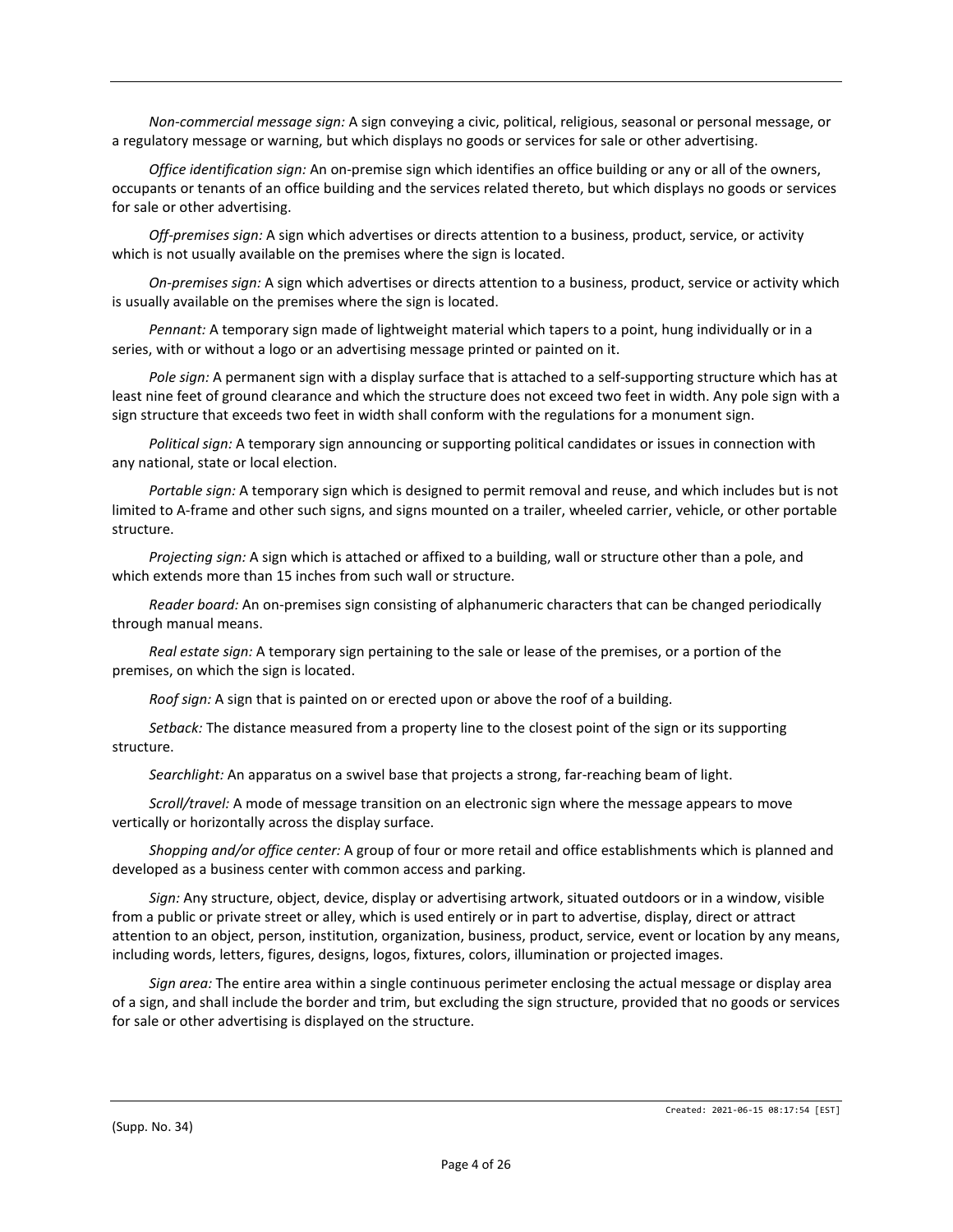*Sign face:* That portion of the sign that is or can be used to identify, display, advertise, or communicate information, or for a visual representation which attracts or intends to attract the attention of the public for any purpose.

*Sign height:* The vertical distance between the highest point of the sign or its supporting structure and the natural grade directly below the sign.

*Sign structure:* Any structure which is designed specifically for the purpose of supporting a sign, has supported or is capable of supporting a sign. This definition shall include any decorative covers, braces, wires, supports, or components attached to or placed around the sign structure. Where any goods or services for sale or other advertisement is displayed on the structure, then said structure shall be counted as part of the sign area.

*Snipe or bandit sign:* A sign which is tacked, nailed, posted, pasted, glued, or otherwise attached to trees, stakes, fences, or other like objects, the advertising matter of which is not applicable to the present use of the premises on which the sign is located.

*Spectacular sign:* Any sign that physically rotates, oscillates, contains any moving parts, or contains flashing lights, including lights flashing in sequence.

*Sponsor panel:* A portion of a sign displaying the name of a product, service or company offering goods or services on-site or having a promotional relationship for events occurring on the premises.

*Streamers:* A temporary display made of lightweight, flexible materials, consisting of long, narrow, wavy strips hung individually or in a series, with or without a logo or advertising message printed or painted on them.

*Street frontage:* The length of the property line of a lot or tract immediately adjacent to a public or private street, measured in feet.

*Subdivision identification sign:* An identification sign at the main entrance or entrances to a residential subdivision or planned development project.

*Temporary sign:* A sign not permanently affixed to the ground or to a building or other structure.

*Transition:* A visual effect used on an electronic sign to change from one message to another.

*Video display:* An electronic sign that displays motion or pictorial imagery, including a display from a "live" source. Video display signs include images or messages with these characteristics projected onto buildings or other objects.

*Visibility clearance areas:* Visibility clearance areas are triangular-shaped areas as defined in Section 10-1-10 of the Midland City Code and which are located at the intersection of streets, streets and alley rights-of-way, and the intersection of streets and driveways.

*V-type sign:* A sign structure composed of two signs with the faces oriented in opposite directions and in the general shape of the letter "V", provided, however, that only one face can be viewed from any one direction from any public street, and with a maximum angle between the faces of 60 degrees.

*Wall decoration:* A mural or display designed and intended as a decorative or ornamental feature which is painted or placed directly onto a wall or fence and which contains no copy, advertising symbols, lettering, trademarks or other references to products, services, goods or anything sold on- or off-premises.

*Wall sign:* A permanent sign which is painted on or attached directly to a fence or a building surface, including window areas (translucent areas which are visible from a street or alley), that extends not more than 15 inches from the face of the fence or wall.

*Window sign:* A temporary sign placed on, affixed to, painted on or located within the frame of a transparent opening in the wall of a building.

(Ord. No. 8648, § 1, 6-24-2008; Ord. No. 9382, § 1, 1-13-15 )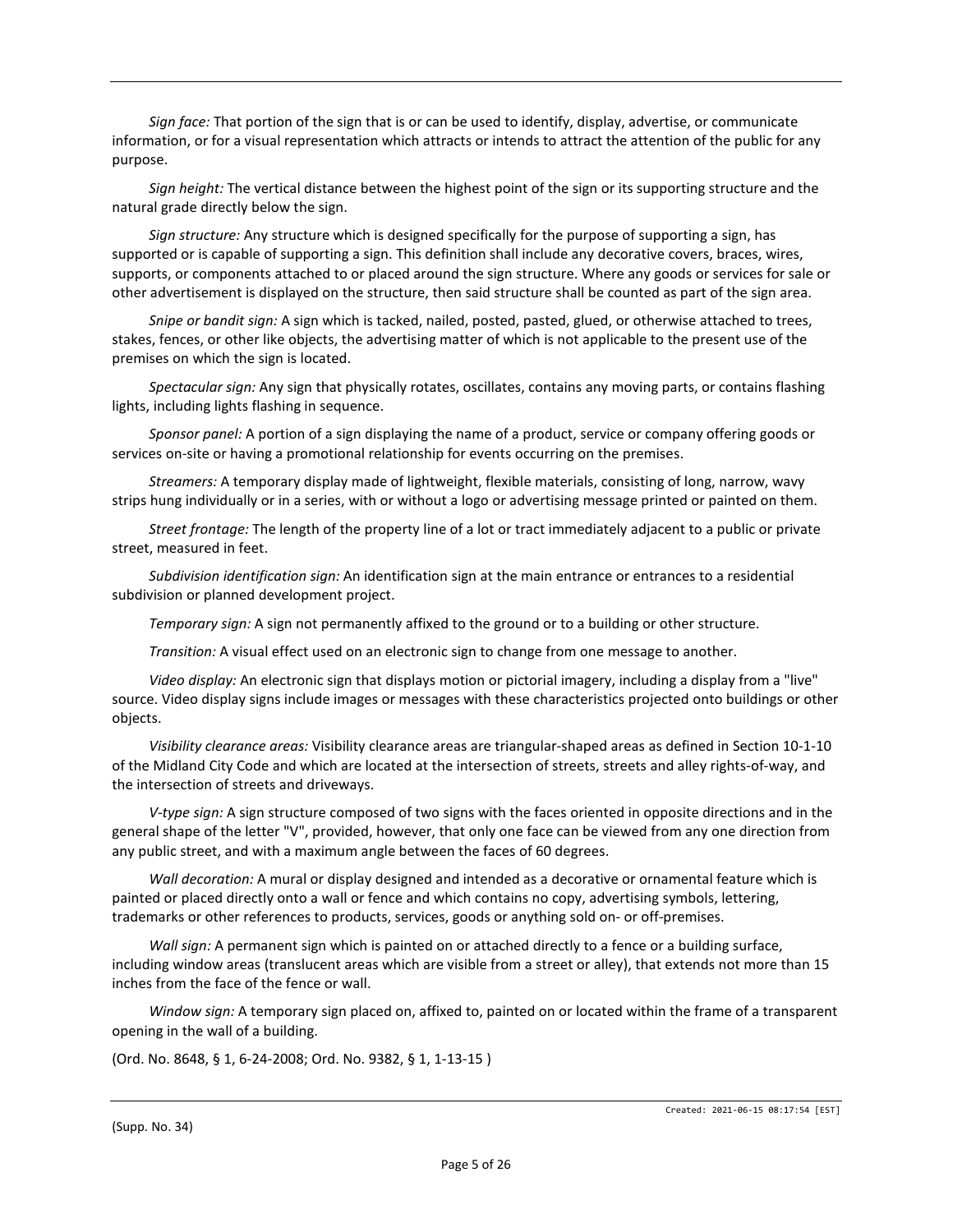## **11-7a-3. Prohibited signs.**

All signs not expressly permitted under this Chapter or exempt from regulation are prohibited in the City. Such signs include, but are not limited to:

- (A) Portable signs, inflatable signs, banners, streamers, pennants, and other such temporary signs, except as allowed under Sections 11-7a-11 and 11-7a-12
- (B) Signs which contain or have attached thereto banners, posters, pennants, ribbons, streamers, balloons, strings or lights, spinners or other similar devices, except as allowed Sections 11-7a-11 and 11-7a-12
- (C) Snipe or bandit signs or any advertisement placed on trees, rocks or other natural features.
- (D) Off-premises signs in the City limits, except billboards which shall be regulated in conformance with Section 11-7a-8
- (E) Billboards in the City of Midland's Extra Territorial Jurisdiction (ETJ).
- (F) Signs which advertise an activity, business, or service no longer conducted on the premises upon which the sign is located. After a period of three months following cessation of the business, activity, or service on the premises, the sign face shall be obscured.
- (G) Signs which are located on any public sidewalk, street, alley, or other public property, except as outlined in Section 11-7a-7(H)6.
- (H) Projecting signs or any portion of signs which project or extend more than 15 inches over any public right-of-way, any public sidewalk, street, alley, or other public property except as outlined in Section 11-7a-7(H)6.
- (I) Roof signs or any advertisement painted, erected or affixed on the roof of a building.
- (J) Signs which are located within a runway protection zone constructed to a height that violates any maximum height restrictions established by the United States Department of Transportation and/or the Federal Aviation Administration.
- (K) Signs which make use of any word, phrase, symbol, character, or illumination, in such manner as to interfere with, mislead, or otherwise constitute a hazard to pedestrian or vehicular traffic.
- (L) Signs which resemble official traffic control signs, signals, or devices, which bear words, "STOP," "Go Slow," "Caution," "Danger," "Warning," or similar words.
- (M) Signs which contain reflectors or glaring, strobe, or rotating light, beacon, beam or flashing illumination resembling an emergency signal.
- (N) Searchlights or any type of beacon used to attract attention to a property. This shall not prohibit the use of a searchlight by authorized personnel for emergency purposes.
- (O) Spectacular signs and signs which emit audible sound, odor, or visible matter.
- (P) Any sign or advertising device attached to any motor vehicle or any trailer or other structure parked on a public right-of-way, on public property, or on private property so as to be visible from a public rightof-way, the basic purpose of which sign or advertising device is to provide advertisement of a product or to direct people to a business or activity located on the same property or other property or premises, except as allowed under Section 11-7a-5(J).
- (Q) Video display signs, except for the use on private property where such sign is not visible from any public street.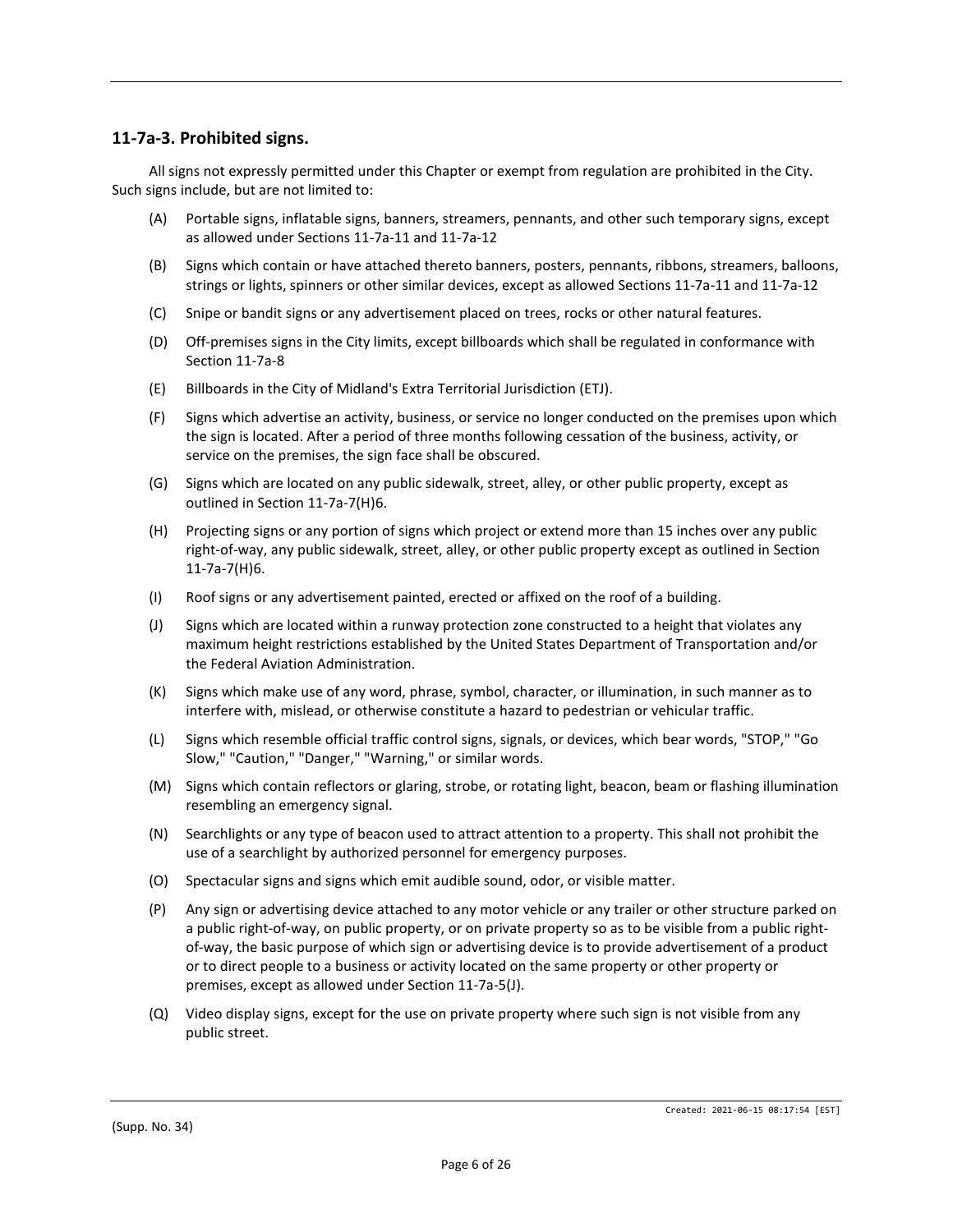(R) Any stereopticon or motion picture machine used in conjunction with or attached to any sign in such manner as to permit the images projected there from to be visible from any public street or sidewalk.

(Ord. No. 8648, § 1, 6-24-2008; Ord. No. 9382, § 1, 1-13-15 )

## **11-7a-4. Permit, bond, and license requirements.**

- (A) *Permit required:* A sign permit issued by the City building official shall be required prior to the erection, installation, repair, alteration or relocation of a sign except for routine maintenance and according to Section 11-7a-5(A). Acceptance of the permit shall require compliance by the applicant with all applicable regulations of Title IV of the Midland City Code, as amended, as well as the regulations set forth in this Chapter.
- (B) *Sign contractors bond required:* In addition to the sign permit requirements, a surety bond in the sum of \$5,000.00 shall be filed with the building official and made conditional for the erection and/or painting of signs in accordance with the ordinances of the City and the laws of the State. Such bond shall provide for the indemnification of the City and for any and all damages or liabilities that may occur to or against the City by reason of the erection/painting, maintenance, demolition, repair, removal, defects in or collapse of any Sign erected by or under the direction of any such person. Such bond shall further provide for the indemnification of any person who shall, while upon public property of the City, incur damages for which the person erecting such signs is legally liable by reason of the erection/painting, maintenance, demolition, repair, removal, defects in or collapse of any such sign. On December 31 of each year all sign bonds, except continuous bonds, shall expire. A certificate of continuation for continuous bonds shall be provided on or before December 31 of each year.
- (C) *Licensed electrician required:* Any sign requiring a permit and incorporating any electrical lighting or wiring shall be installed, repaired, maintained, and removed by someone who is licensed and bonded for electrical sign work in the City of Midland in accordance with Title IV, Chapter 2 of the Midland City Code, as amended. A separate electrical permit shall be required for each such sign.

(Ord. No. 8648, § 1, 6-24-2008; Ord. No. 9382, § 1, 1-13-15 )

#### **11-7a-5. Exemptions.**

The following signs are exempt from the permit requirements outlined in Section 11-7a-4; however, such signs shall be located on private property and shall comply with all other Chapter requirements.

- (A) Copy change and sign face replacement, when no increase in sign area or height is made, for signs otherwise allowed under this Chapter; not to include however, changes proposed on a non-conforming sign or modifying any sign to an electronic message center.
- (B) Construction sign when placed upon the construction site following the issuance of a building permit. Only one such sign shall be allowed per street frontage and each sign shall not exceed 64 square feet in area. Such sign must be removed not later than 30 days after a certificate of occupancy is issued by the building official.
- (C) Contractor signs identifying the contractor or subcontractor performing work on the premises where the sign is displayed. Such signs may not exceed a total of six square feet in area and must be removed from the premises when the work is completed.
- (D) Directory signs and office identification signs, up to one of each such sign per building façade, provided that no one sign shall exceed 64 square feet in area.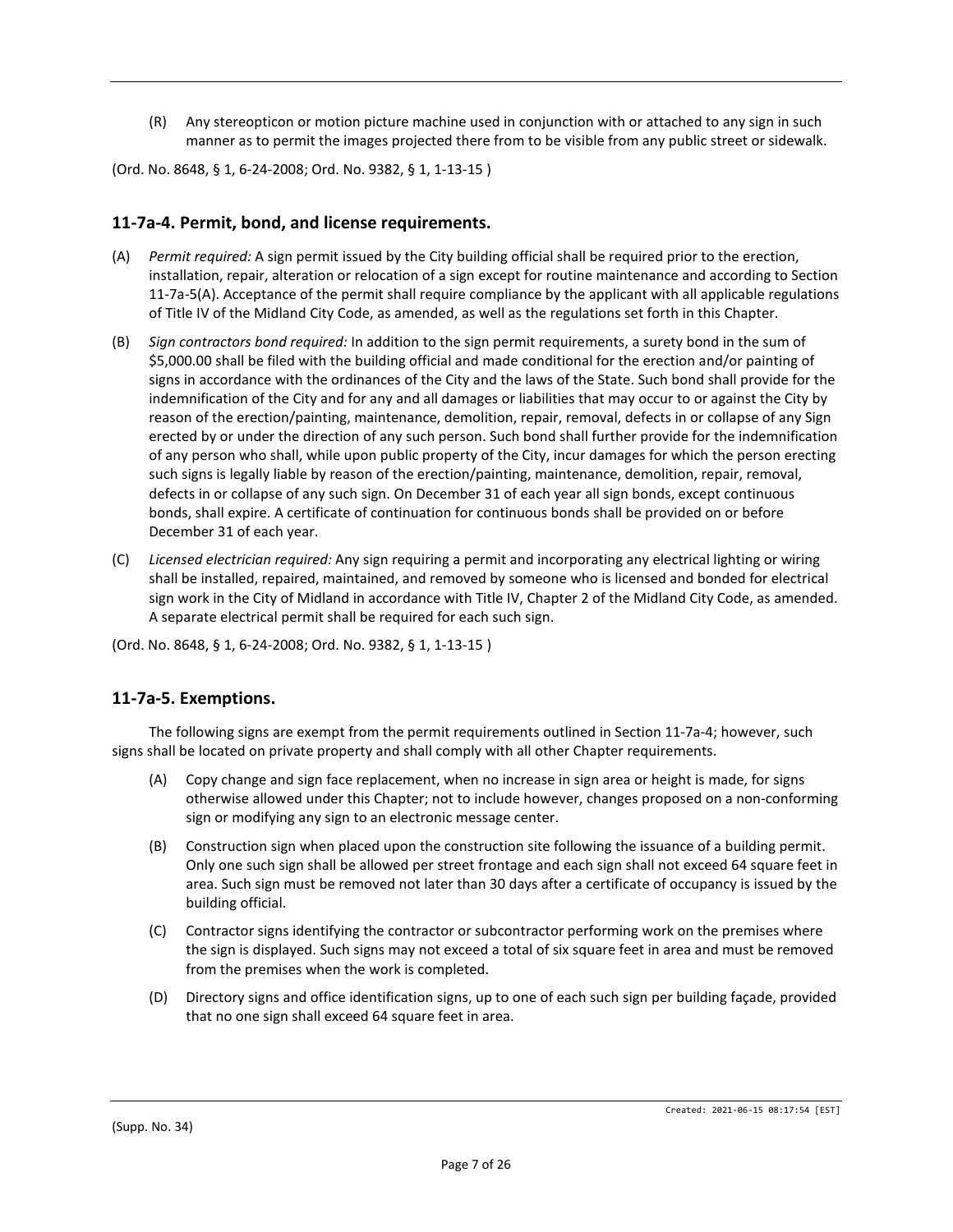- (E) Flags of the United States, State of Texas, or any other political subdivision, any flag or banner of a bona fide religion, fraternal or charitable organization, and flags of corporations, subdivisions, or community associations or organizations.
- (F) Incidental signs, provided that such signs shall not exceed four square feet and shall comply with all other requirements of this Section.
- (G) Nameplate signs for residential locations, not to exceed two square feet in area.
- (H) Non-commercial message signs, provided that such signs shall not exceed a total of 64 square feet in area per lot and no single sign shall exceed 32 square feet in area per face and shall not exceed five feet in height to the top from the surrounding finished grade.
- (I) On-site directional signs and street identification signs not exceeding four square feet which denote the entrance, exit, and direction of traffic flow, provided that such directional signs do not contain advertising and are not used as such.
- (J) Political advertising signs, but only if such signs conform to Section 11-7a-10.
- (K) Professional name plates and occupational signs, when attached to the building face and which denote only the name and occupation of an occupant in a commercial building or public institutional building and not exceeding four square feet per sign area.
- (L) Signs painted on or attached to any vehicle or trailer or other portable structure, provided that:
	- 1. Such a sign merely identifies the vehicle or trailer or other portable structure as belonging to such business by displaying the name, address, and/or contact information of such business, and/or generally identifies the type of product or service offered by such business, but which includes no specific advertisement of goods or services for sale; and
	- 2. The primary use of such vehicle or trailer or other portable structure is for the transportation of products or the delivery of services in connection with such business; and
	- 3. Such vehicle or trailer or, if applicable, other portable structure, is currently licensed and inspected in the State of Texas and is in operable condition; and
	- 4. Such vehicle or trailer or other portable structure does not remain parked for longer than 72 consecutive hours on the same property. Any such vehicle or trailer or other portable structure parked for longer than 72 consecutive hours on the same property shall be considered a temporary sign subject to Section 11-7a-11.
- (M) Real estate signs which advertise the sale, rental or lease of the premises on which such signs are located provided that the dimension does not exceed:
	- 1. Ten square feet in area if located in a residential district; or
	- 2. 32 square feet if located in a nonresidential district.
- (N) Signs on fences or other structures within public parks or signs that are positioned internally within public or private play fields, provided that no one sign shall exceed 32 square feet in area.
- (O) Signs prepared by or for the local, state or federal government, including sites or buildings of historical significance.
- (P) Temporary signs advertising garage sales as defined in Section 6-1-22 of the City Code, provided that such signs shall be removed within one day following the sale and shall not be placed on public property or utility poles.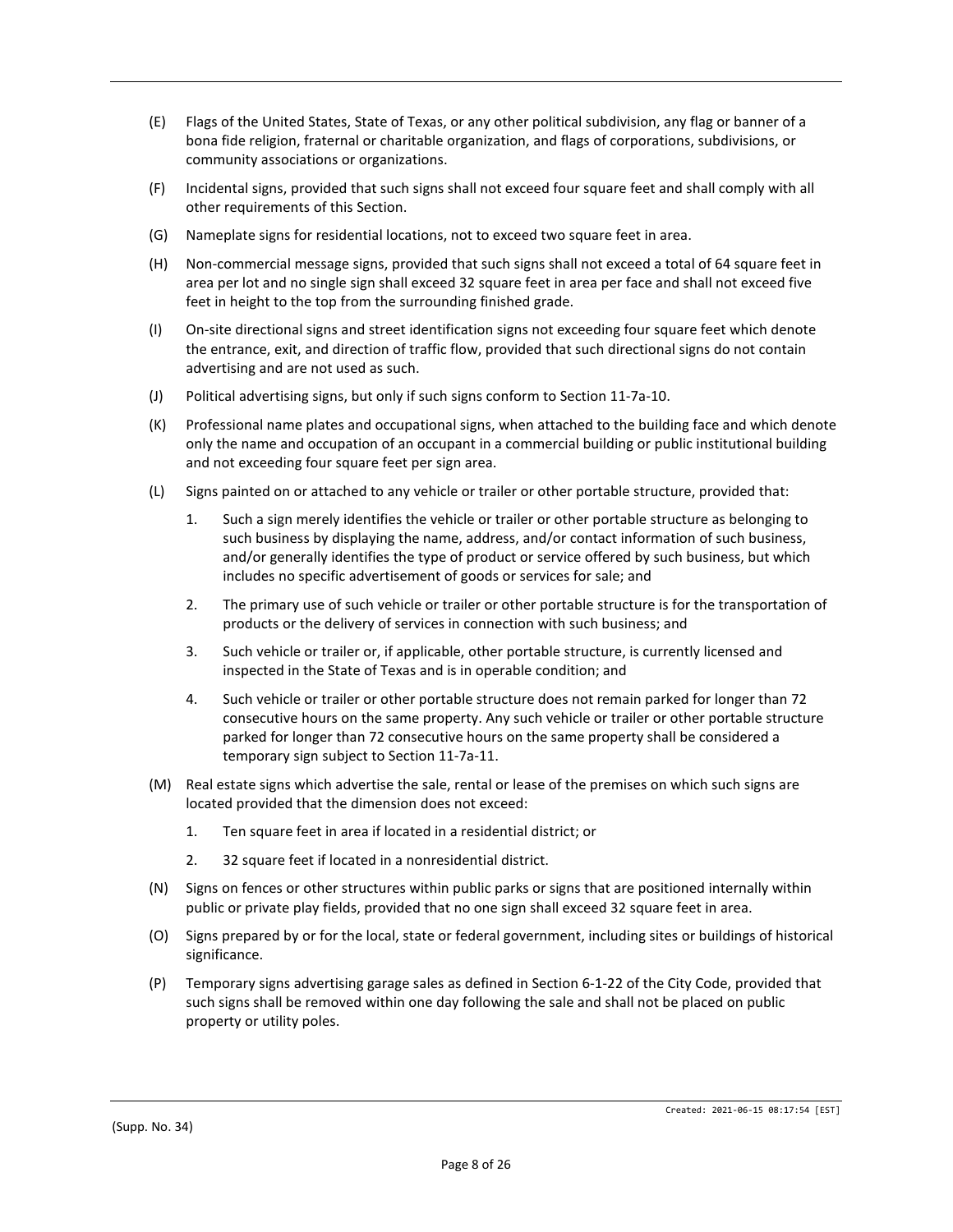- (Q) Traffic or street signs, legal notices, public utilities, railroad crossing signs, danger, and such emergency, temporary or non-advertising signs as approved by the City of Midland, may be located in the public right-of-way.
- (R) Window signs of a temporary nature only.
- (S) Wall decorations and works of art that do not include a commercial message.

(Ord. No. 8648, § 1, 6-24-2008; Ord. No. 9382, § 1, 1-13-15 )

## **11-7a-6. Master sign plan.**

- (A) *Purpose.* The purpose of a master sign plan is to allow a property owner or developer, subject to approval of the City, the option of designating an area that will allow flexibility in sign location due to peculiarities in the location or configuration of parcels of real property, such as parcels with no street frontage, or multiple parcels organized into combined uses, or to allow creative sign management in exchange for a cumulative reduction in sign area, sign height or the total number of signs.
- (B) *Minimum requirements.* To qualify for a master sign plan, an area must:
	- 1. Include one lot or parcel or two or more contiguous lots or parcels that are not included in any other master sign plan.
	- 2. The owners, or the authorized representatives of the owners, of all lots within the proposed master sign plan area must sign the application for a master sign plan.
- (C) *Required submittals.* In order to obtain a master sign plan, the owner(s) of the property located within the proposed master sign plan area must sign and submit an application to the City's department of engineering and development, planning division, on a form provided by the planning division, which application must be accompanied by the following:
	- 1. A site plan showing the proposed boundaries of the master sign plan area.
	- 2. A site plan showing the location of all existing or proposed freestanding signs.
	- 3. A table showing the type, square footage and heights of each sign indicated on the site plan.
	- 4. The application fee established by the City for the processing of such applications.

Upon completion of the application, the planning division shall forward the master sign plan to the planning and zoning commission for final consideration.

- (D) *When effective.* A master sign plan shall not become effective until all owners of the property within the master sign plan area have signed an agreement which indicate the property owners' agreement that:
	- 1. The master sign plan can be amended only by the written consent of all parties or their successors, and the City.
	- 2. The agreement is binding on all successors in interest to the property within the master sign plan area.
	- 3. Each party waives any right to apply for or install any sign inconsistent with the provisions of the master sign plan, even though such sign might otherwise be allowed under this Chapter.
- (E) *Single premises.* Once approved, the area described in the master sign plan will be deemed to be a single premises for the purpose of determining whether a sign is an on-premises sign. A sign which advertises a use on a lot within the master sign plan area which is not a use which occurs on that lot shall be termed a master sign plan ("MSP") sign. The use advertised on an MSP sign shall be defined as an MSP use.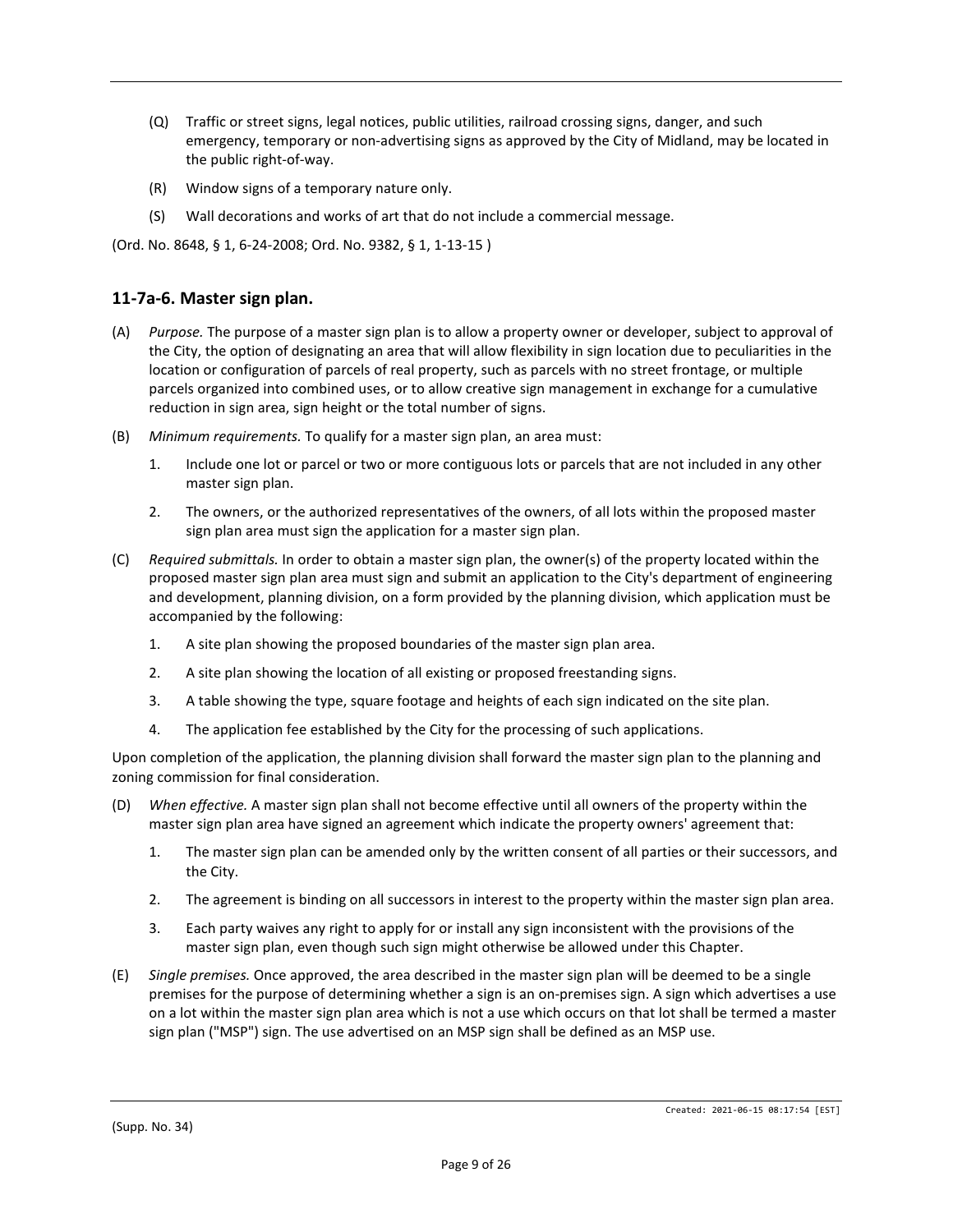(F) *City review ofsigns.* All freestanding signs included within a master sign plan area shall be individually subject to review and approval of placement, size and height, as approved by the City of Midland.

(Ord. No. 8648, § 1, 6-24-2008; Ord. No. 9382, § 1, 1-13-15 )

#### **11-7a-7. Sign standards.**

In addition to all permit requirements and other regulations contained in this Chapter, the following regulations shall be applicable to all permanent signs.

- (A) *Illumination.*
	- 1. Light from any exterior source intended to illuminate a sign:
		- a. Shall be shaded, shielded, or directed in such a way so that the light intensity or brightness shall not adversely affect the vision of pedestrian or vehicle operators on public or private streets, driveways, or parking areas, or operators of aircraft in the approach path to any airport runway; and
		- b. Shall not contain flashing lights.
	- 2. Illumination from any sign:
		- a. Shall not interfere with the effectiveness of any official traffic sign, signal or device.
		- b. Shall not contain flashing lights.
		- c. Shall not exceed 0.3 foot candles between dusk and dawn, as measured from the sign's face at ground level at the following distances:
			- i. Signs greater than zero square feet and not greater than 100 square feet shall be measured at 100 feet from the source.
			- ii. Signs greater than 100 square feet and not greater than 300 square feet shall be measured at 150 feet from the source.
			- iii. Signs greater than 300 square feet shall be measured at 200 feet from the source.
	- 3. The display face of an illuminated billboard shall face away at a 45-degree angle from any AE, CE, 1F-1, 1F-2, 1F-3, MH, TH, 2F, MF-1, or MF-2 zoning districts.
	- 4. Electronic message displays and electronic billboards must have an electronic control to produce the required illumination change required in subparagraph 2.
- (B) *Maintenance and removal.*
	- 1. All signs must be maintained in a safe, readable condition. Signs which are determined by the building official to be in a dilapidated, deteriorated, or otherwise unsafe condition, shall not be allowed to remain on any premises.
	- 2. For any sign so designated as dilapidated, deteriorated, or otherwise unsafe, written notice shall be given to remove the sign or bring the sign into compliance with this ordinance, as follows:
		- a. Any written notice to alter or to remove a sign shall be given by the building official by certified mail, return receipt requested, or written notice served personally upon the owner, lessee, or person responsible for the sign, or the owner's agent; and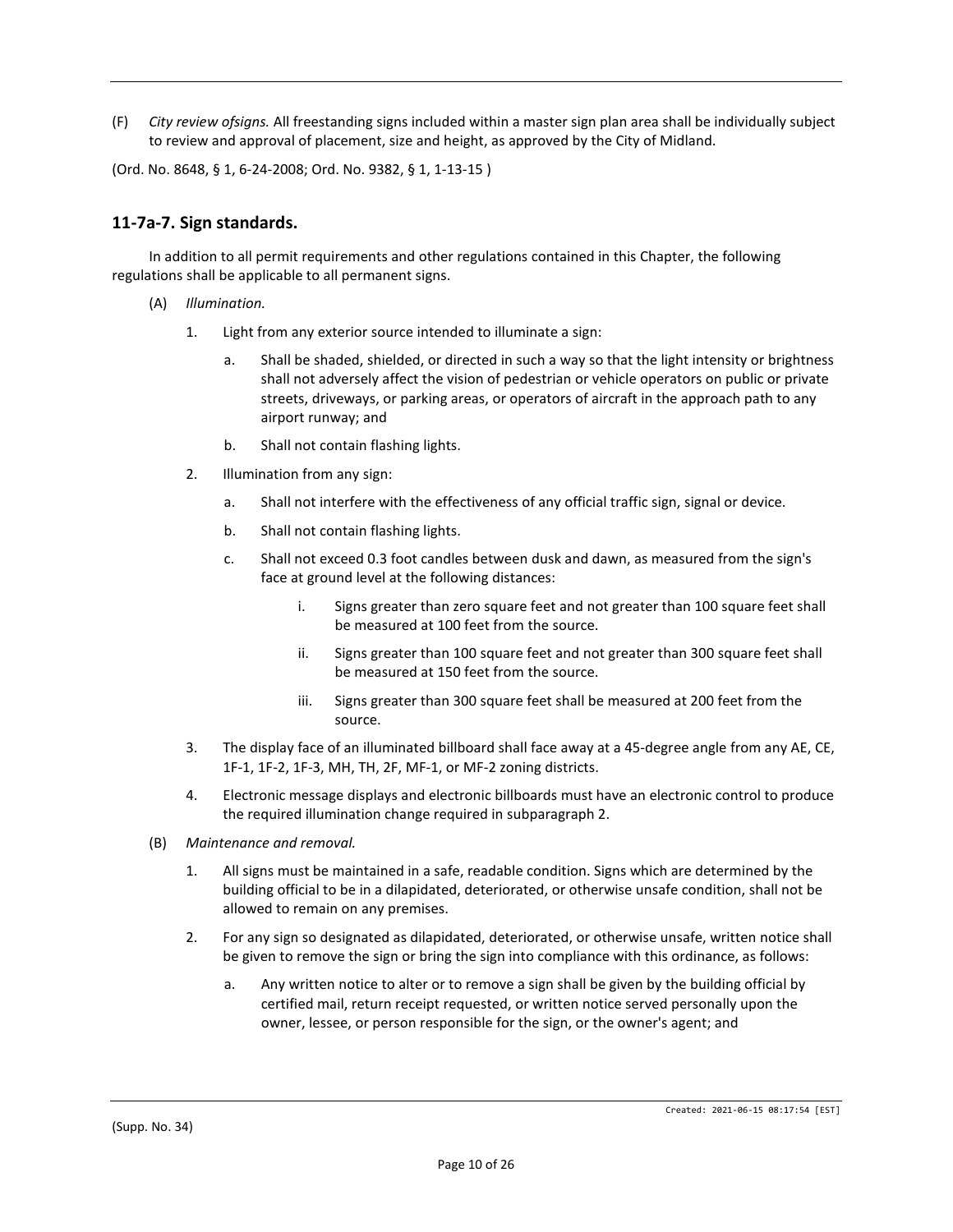- b. If such order is not complied with within 15 working days after the written notice is sent, the building official may initiate proceedings to revoke the permit and remove the sign at the expense of the owner, lessee, or person responsible for such sign.
- (C) *Foundation requirements.* All monument signs and freestanding pole signs that exceed 30 feet in height shall have the foundation plan prepared by a professional engineer.
- (D) *Calculating sign area.*
	- 1. *Back-to-back signs.* Only one side of a back-to-back sign is measured in calculating sign area.
	- 2. *V-type signs.*
		- a. Only the largest face of a V-type sign shall be measured in determining the total sign area of the sign.
		- b. If a two-face sign is erected in a "V" shape, both faces of which can be seen from the same public street, or are at an angle of greater than 60 degrees to each other, then such sign is not a V-type sign, and shall be considered two separate signs for all purposes under this Chapter.
	- 3. *Canopy signs:* The area of canopy sign shall count towards the total area of wall signs allowed on a property.
	- 4. *Use of advertising on a sign structure.* Any portion of a sign structure that is used for advertising shall be calculated as part of the allowed freestanding sign area.
- (E) *Setback requirements.*
	- 1. *Ground and pole signs.* Except as regulated elsewhere in this Chapter, there shall be no minimum setback from property lines for a ground or pole sign, provided that no portion of a sign face shall overhang into the public right-of-way.
	- 2. *Maximum width of a pole sign.* A sign that is attached to a structure that exceeds two feet in width shall be considered a monument sign.
	- 3. *Monument signs.* All monument signs must be installed or constructed with a minimum ten-foot setback from the property line.
	- 4. In all cases, a sign must observe the visibility clearance area restrictions as defined in Section 10- 1-10.
- (F) *Use of an electronic message center (EMC) sign.*
	- 1. *Operational limitations.*
		- a. The display of a static message or image and the use of scroll/travel to display a message or image shall be permitted.
		- b. The use of any other type of transition, such as dissolve/fade, and the use of frame effects, such as animation whereby text or graphics appear to move or change in size, shall be prohibited except in accordance with the following:
			- i. Each message or image must be displayed for a minimum of three seconds; and
			- ii. The change of message or image must be accomplished within two seconds or less and must occur simultaneously on the entire sign face.
	- 2. *Size limitations.* In all cases, the use of an electronic message center (EMC) shall count toward the total area of signs allowed on a property.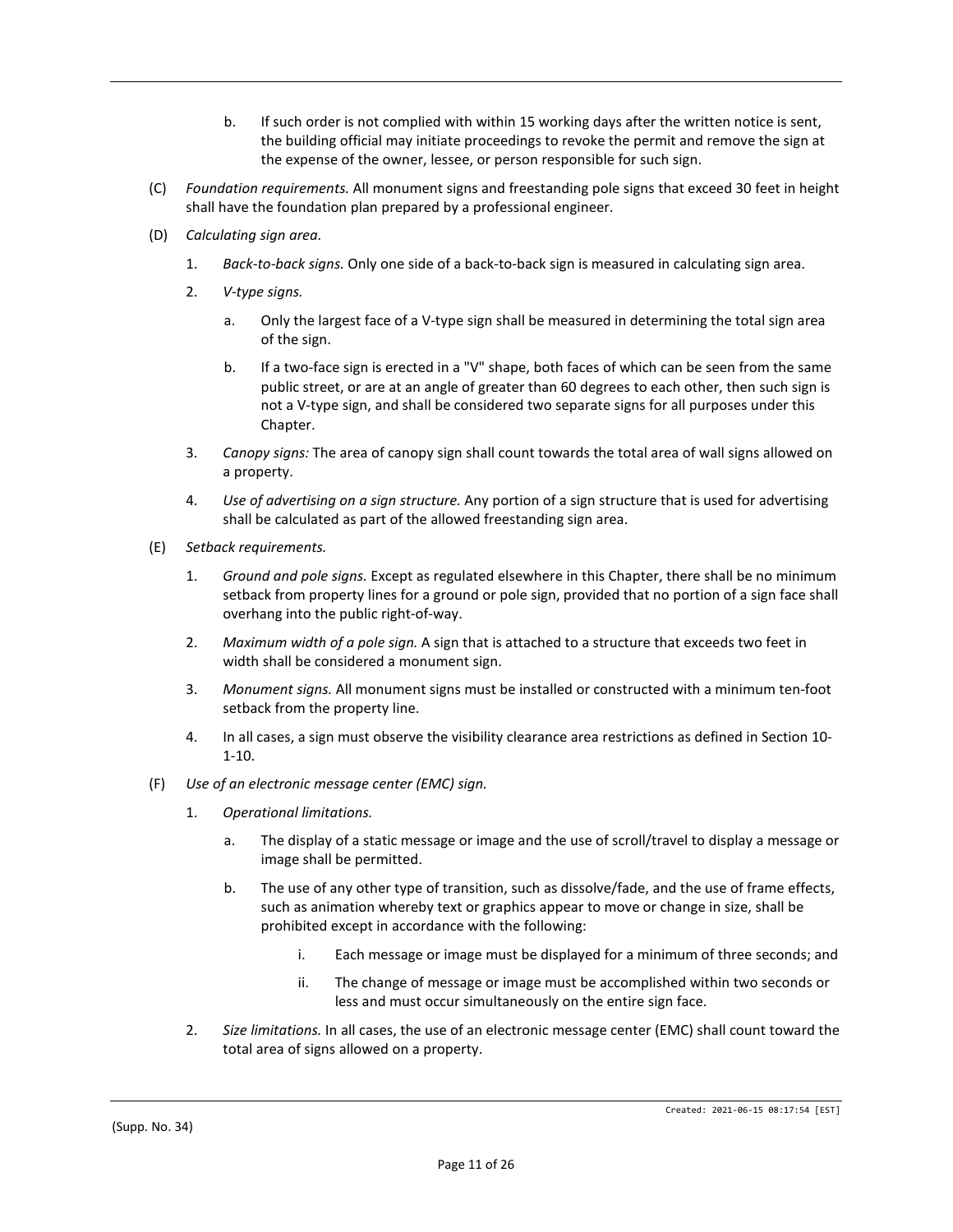- a. In the AE-MF-2 Districts a sign permit may be issued for property occupied by a conforming, non-residential use in accordance with the following:
	- i. An EMC shall not exceed 24 square feet in area.
	- ii. The EMC may be a single-face or back-to-back sign. The use of a double-faced EMC (side-by-side or stacked) is prohibited.
	- iii. The maximum height of a freestanding EMC shall be 15 feet.
	- iv. For an EMC mounted on a pole, a clearance of not less than seven feet from the bottom of the EMC shall be required.
- b. In the O-1, Office and less restrictive zoning districts:
	- i. The area of an EMC shall be limited to 15% of the total area of signs permitted for the property or 42 square feet, whichever is less.
	- ii. The maximum height of a freestanding EMC shall be 20 feet.
	- iii. For an EMC mounted on a pole, a clearance of not less than nine feet from the bottom of the sign shall be required.
- c. For a property which (a) has street frontage on Loop 250, FM 1788, or Highway 191 west of Loop 250, and (b) is located in an LR-1, Local Retail District or less restrictive zoning district, the following shall apply:
	- i. The area of an EMC shall be limited to 20% of the total signs allowed for the property or 75 square feet, whichever is less.
	- ii. The maximum height of a freestanding EMC shall be 30 feet.
	- iii. For an EMC mounted on a pole, a clearance of not less than nine feet from the bottom of the sign shall be required.
- d. For a property which (a) has street frontage on Interstate Highway 20 and (b) is located in an LR-1, Local Retail District or less restrictive zoning district, the following shall apply:
	- i. The area of an EMC shall be limited to 20% of the total signs allowed for the property or 75 square feet, whichever is less.
	- ii. The maximum height of a freestanding EMC shall be 40 feet.
	- iii. For an EMC mounted on a pole, a clearance of not less than nine feet from the bottom of the sign shall be required.
- (G) *Development sign.* Development signs shall be allowed in all zoning districts provided that:
	- 1. Only one such sign shall be allowed per street frontage and each sign shall not exceed 128 square feet; and
	- 2. Such signs may be placed no earlier than 90 days prior to construction; and
	- 3. All such signs must be removed within 30 days upon the receipt of a certificate of occupancy for the project or upon the completion of 90 percent of the project; and
	- 4. The use of an electronic message center as a development sign shall be prohibited.
- (H) *General business sign.*
	- 1. In the AE MF-2 Districts, a sign permit may be issued for property occupied by a conforming, non-residential use in accordance with the following: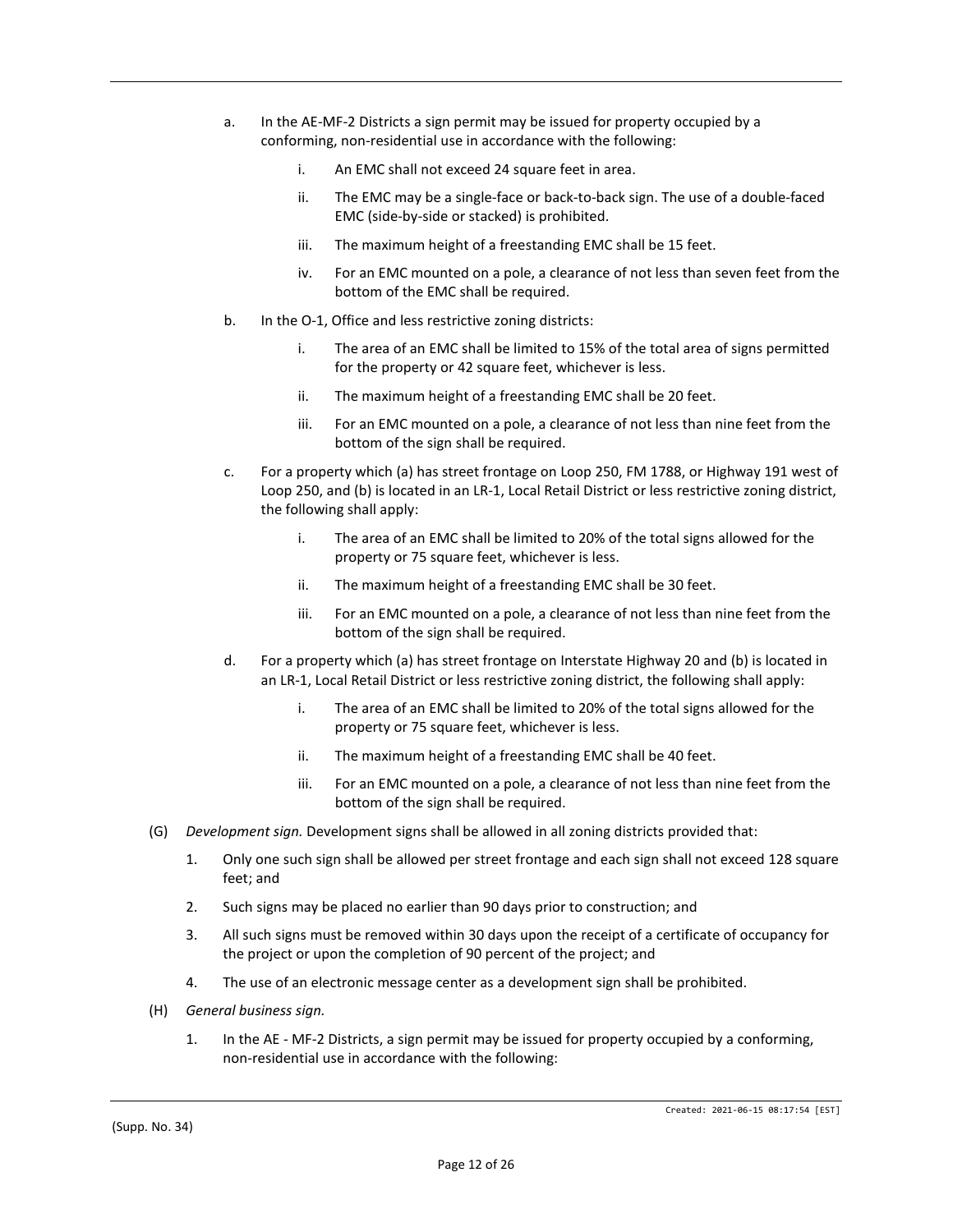- a. For a residential subdivision, two freestanding identification signs shall be allowed at each main entrance to the subdivision, provided that the sign area of any one sign shall not exceed 64 square feet and the total sign area shall not exceed 100 square feet. Such signs may be externally illuminated in accordance with paragraph (A) above, and shall make no reference to the sale or lease of the lots or houses located within said subdivision.
- b. For an apartment or mobile home park:
	- i. One building identification freestanding sign, up to 64 square feet in area, shall be allowed per street frontage.
	- ii. One building identification wall sign, up to 50 square feet in area, shall be permitted for each building façade.
- c. For institutional uses and all other non-residential uses:
	- i. One electronic message center shall be allowed per property.
	- ii. One freestanding business sign shall be allowed per street frontage, not to exceed 120 square feet for any one sign.
	- iii. The use of an EMC as any portion of a freestanding sign shall be in compliance with paragraph (F) above.
	- iv. The maximum height for a freestanding sign shall be 15 feet. No sign may be placed on a berm or other structure so as to artificially increase the height.
	- v. Wall signs shall not exceed 50 square feet or 15 percent of the area of the wall to which such signs are painted or affixed, whichever is less, except that the use of an EMC as wall sign shall comply with paragraph (F) above.
	- vi. No illuminated wall sign shall be permitted on the rear or side of the building that is adjacent to a residential use.
- 2. In the O-1 and O-2 Districts, except for buildings over five stories, see paragraph 7 below:
	- a. One electronic message center shall be allowed per property.
	- b. One freestanding sign shall allowed per street frontage. The use of an EMC as any portion of a freestanding sign shall be in compliance with paragraph (F) above.
	- c. The maximum height for a freestanding sign shall be:
		- i. 20 feet on an arterial street; or
		- ii. 15 feet on a non-arterial street. No sign may be placed on a berm or other structure so as to artificially increase the height.
	- d. Wall signs shall not exceed 50 square feet or 15 percent of the area of the wall to which such signs are painted or affixed, whichever is greater, except that the use of an EMC as wall sign shall comply with paragraph (F) above.
	- e. No illuminated wall sign shall be permitted on a side of a building where said sign would be adjacent to a residential use.
	- f. No wall sign shall be permitted on the rear of the building where said sign would be adjacent to a residential use.
	- g. On property with a single street frontage of less than 150 feet in length, the combined area of freestanding and wall signs shall not exceed one and one-half times the length of street frontage of said property, up to a maximum of 180 square feet, provided that no one sign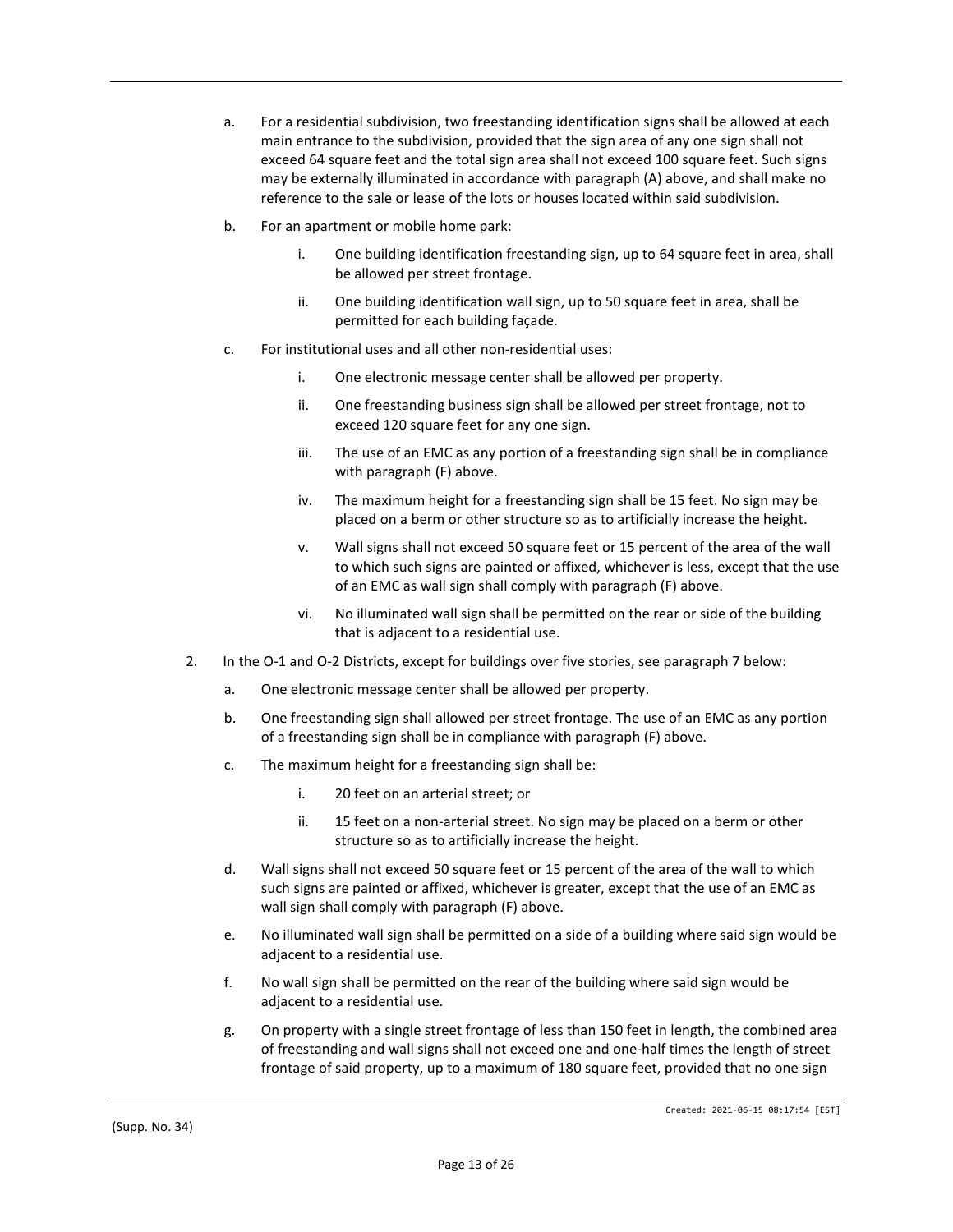shall exceed 120 square feet in area. In all cases, a minimum of 60 square feet cumulative sign area shall be allowed.

- h. On property with a single street frontage of 150 feet or more in length, the combined area of freestanding and wall signs shall not exceed 240 square feet, and no one sign shall exceed 120 square feet in area;
- i. On property with multiple street frontages, the length of each street frontage shall be used to calculate total sign area according to subparagraphs g or h above, provided that the cumulative area of all signs shall not exceed 300 square feet, and that no one sign shall exceed 120 square feet in area.
- 3. In the NS District and less restrictive districts, except for buildings in the C-1 District, see paragraph 6 below, and for buildings over four stories, see paragraph 7 below:
	- a. One electronic message center shall be allowed per property.
	- b. One freestanding sign shall be allowed per street frontage. The use of an EMC as any portion of a freestanding sign shall be in compliance with paragraph (F) above.
	- c. The maximum height for a freestanding sign shall be:
		- i. 30 feet on an arterial street; or
		- ii. 15 feet on a non-arterial street.

No sign may be placed on a berm or other structure so as to artificially increase the height.

- d. Wall signs shall not exceed 50 square feet or 15 percent of the area of the wall to which such signs are painted or affixed, whichever is greater, except that the use of an EMC as wall sign shall comply with paragraph (F) above.
- e. No wall sign shall be permitted on the rear of the building where said sign would be adjacent to a residential use.
- f. Gasoline price signs shall not be counted toward the total sign area for the property, provided that no more than one such sign, up to 20 square feet in area, shall be allowed per street frontage.
- g. Freestanding menu boards for drive-through service that do not exceed 32 square feet in area and six feet in height shall not be counted against the allowable total.
- h. On property with a single street frontage of less than 150 feet in length, the combined area of freestanding and wall signs shall not exceed one and one-half times the length of street frontage of said property, up to a maximum of 240 square feet, provided that no one sign shall exceed 180 square feet in area. In all cases, a minimum of 60 square feet cumulative sign area shall be allowed.
- i. On property with a single street frontage of 150 feet or more in length, the combined area of freestanding and wall signs shall not exceed 300 square feet and no one sign shall exceed 180 square feet in area.
- j. On property with multiple street frontages, the length of each street frontage shall be used to calculate total sign area according to subparagraphs h and i above, provided that the cumulative area of all signs shall not exceed 360 square feet, and that no one sign shall exceed 180 square feet in area.
- 4. *Shopping center/office center developments.*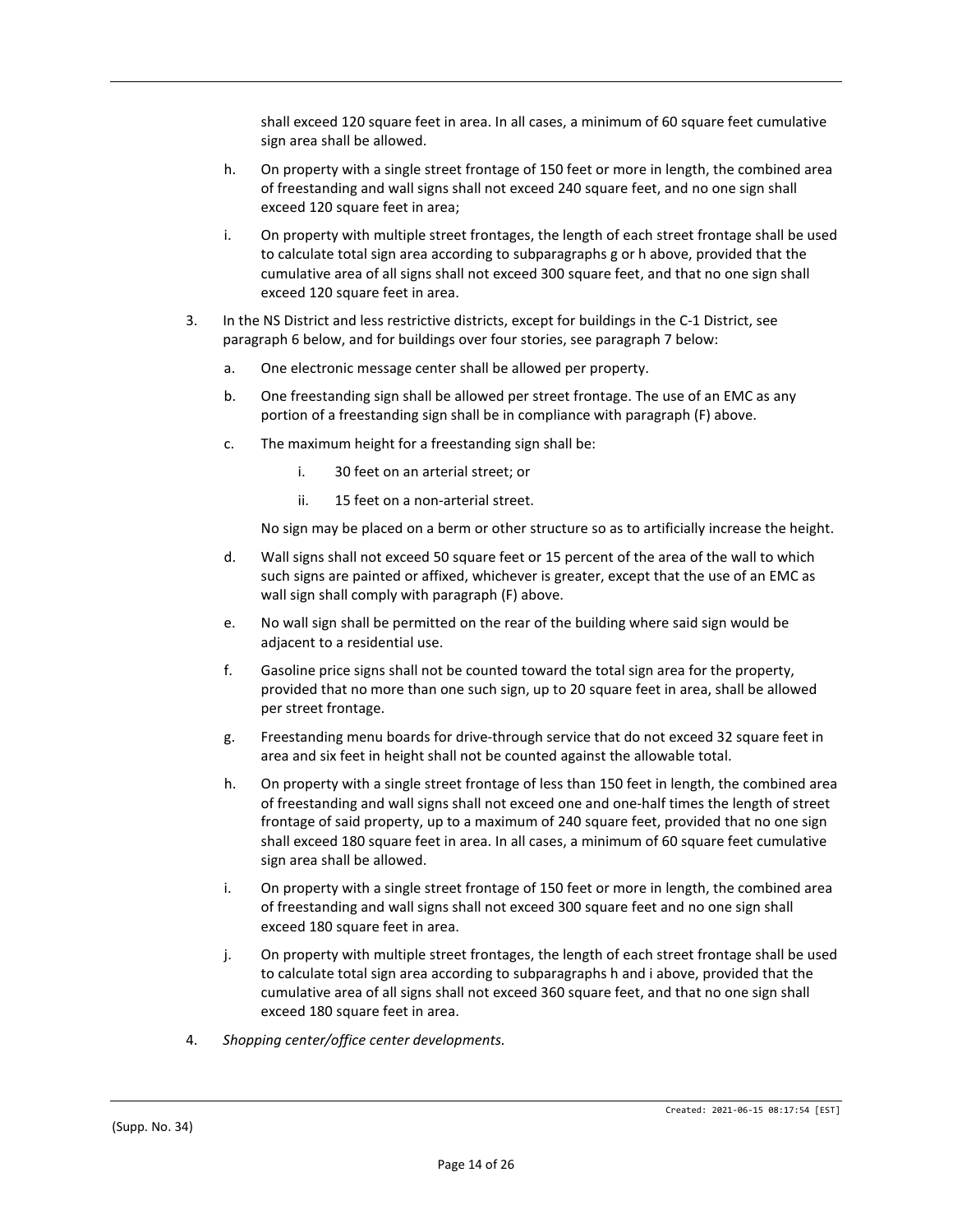- a. Only freestanding signs shall be calculated against the total sign area allowed on the property, provided that all wall signs are in compliance with subparagraphs 3d and 3e above;
- b. The use of any electronic message center sign shall be allowed in compliance with paragraph (F) above;
- c. One freestanding sign, the area of which may be two times the length of the street frontage up to a maximum of 180 square feet, may be installed on each street frontage, provided that the total sign area of all freestanding signs on said property shall be 400 square feet.
- d. In addition to the other signs otherwise permitted by this Chapter, one sign with a maximum area of 250 square feet, which only identifies an on-premises movie theater and advertises current and future movie attractions at said theater, may be installed at a shopping center.
- 5. *Motor vehicle and heavy equipment dealerships.* Car, truck, motorcycle, boat, recreational vehicle, mobile home, or construction equipment dealerships located on an individual lot or combined lots or parcels:
	- a. Only freestanding signs shall be calculated against the total sign area allowed on the property, provided that all wall signs are in compliance with subparagraphs 3d and 3e above;
	- b. The use of any electronic message center sign shall be allowed in compliance with paragraph (F) above;
	- c. One freestanding sign shall be allowed for each 150 feet of street frontage, provided that the area of any one sign shall not exceed 200 square feet, and the total area of all freestanding signs on the property shall not exceed 500 square feet.
- 6. *C-1, Central Area District:*
	- a. Signs located on any public sidewalk, street, alley, or other public property shall be allowed only with approval of a permit from the Director of Transportation. The area of such a sign shall be calculated as a freestanding sign.
	- b. Signs which project or extend more than 15 inches over any public sidewalk, street, alley, or other public property shall be allowed provided that such signs (a) shall not extend into the public right-of-way for a distance of more than ten feet or less than 18 inches from the back of the street curb, whichever is more restrictive, and (b) shall have a minimum clearance of nine feet above the sidewalk grade or ground level. The area of such projecting signs shall be calculated as a wall sign.
- 7. *Multi-story buildings.* The following shall apply to all buildings over four stories in the C-1 District and to buildings over five stories in the O-1 or less restrictive zoning districts.
	- a. One building identification wall sign, up to 200 square feet in area, shall be allowed per building façade.
	- b. One building identification freestanding sign, up to 100 square feet in area, shall be permitted per property, provided such sign is an on-premises sign located on private property.
	- c. In addition to subparagraph a above, wall signs shall be limited to two per building façade, not to exceed 50 square feet or 15 percent of the area of the wall to which such signs are painted or affixed, whichever is greater, except that the use of an EMC as a wall sign shall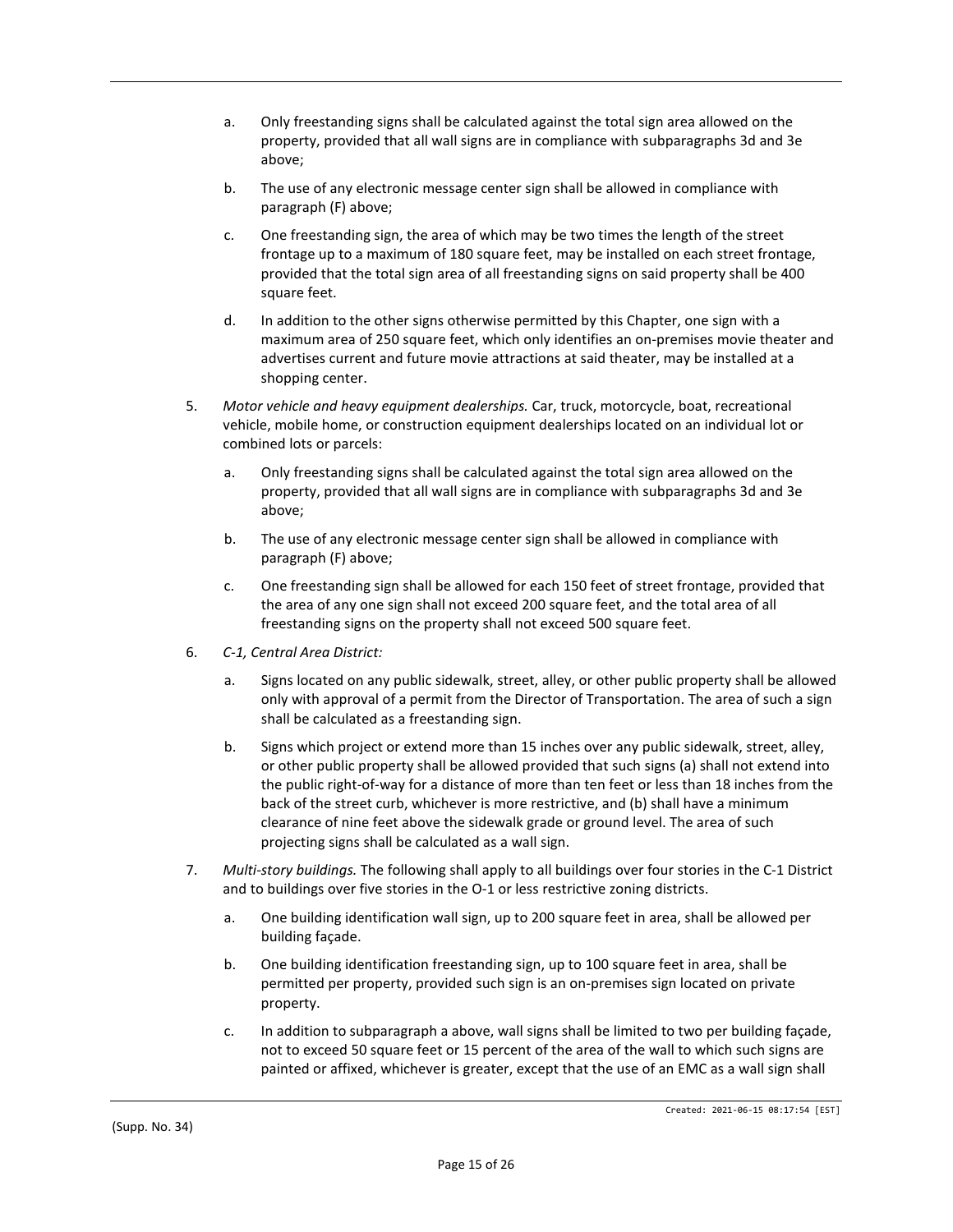comply with paragraph (F) above. The total area for all wall signs shall not exceed 400 square feet per building.

- 8. *Loop 250, FM 1788, and portions of Highway 191 frontage.* A property which (a) has street frontage on Loop 250, FM 1788, or Highway 191 west of Loop 250, and (b) is located in an LR-1, Local Retail District or less restrictive zoning district, may have one on-premises freestanding sign which exceeds the 30-foot height specified in subparagraph 3 above subject to the following regulations:
	- a. The height of such sign, which must be located adjacent to the Loop 250 frontage, shall not exceed 37 feet.
	- b. No portion of the sign or support shall be less than 75 feet from the boundary of a property zoned MF-2, Multi-Family Dwelling District or more restrictive.
	- c. All signs must be placed and comply with state and federal regulations, even if more restrictive than the foregoing regulations.
	- d. No sign described in this subsection shall be placed in any airport runway protection zone.
- 9. *Interstate Highway 20 frontage.* A property which (a) has street frontage on Interstate Highway 20 and (b) is located in an LR-1, Local Retail District or less restrictive zoning district, may have one on-premises freestanding sign which exceeds the 30-foot height specified in subparagraph 3 above, subject to the following regulations:
	- a. The height of such sign, which must be located adjacent to the Interstate Highway 20 frontage, shall not exceed 50 feet.
	- b. The maximum sign area shall be 400 square feet.
	- c. No portion of the sign or support shall be less than 15-feet from any adjacent right-of-way.
	- d. No portion of the sign or support shall be less than 100-feet from the boundary of a residential zoning district.
	- e. All signs must be placed in compliance with state and federal regulations, even if more restrictive than the foregoing regulations.
	- f. No signs described in this subsection shall be placed in any airport runway protection zone.
- (I) *Planned districts.* Any property located within a planned district, or governed by a specific use permit, may be subject to additional regulations beyond those in this Section. Said regulations may be either more or less restrictive than those set out herein.

(Ord. No. 8648, § 1, 6-24-2008; Ord. No. 9382, § 1, 1-13-15 )

# **11-7a-8. Billboards and electronic billboards (CEVM).**

- (A) *Prohibition.* Billboards and electronic billboards are hereafter prohibited in the City's extra territorial jurisdiction (ETJ) but may be located within the City limits in accordance with Title XI, Chapter 1 of the City Code and in compliance with the following restrictions. All such signs must be placed in conformity with state and federal regulations, even if such are more restrictive than the following regulations.
- (B) *Special control areas.*
	- 1. New billboards and electronic billboards are prohibited within the following special control areas: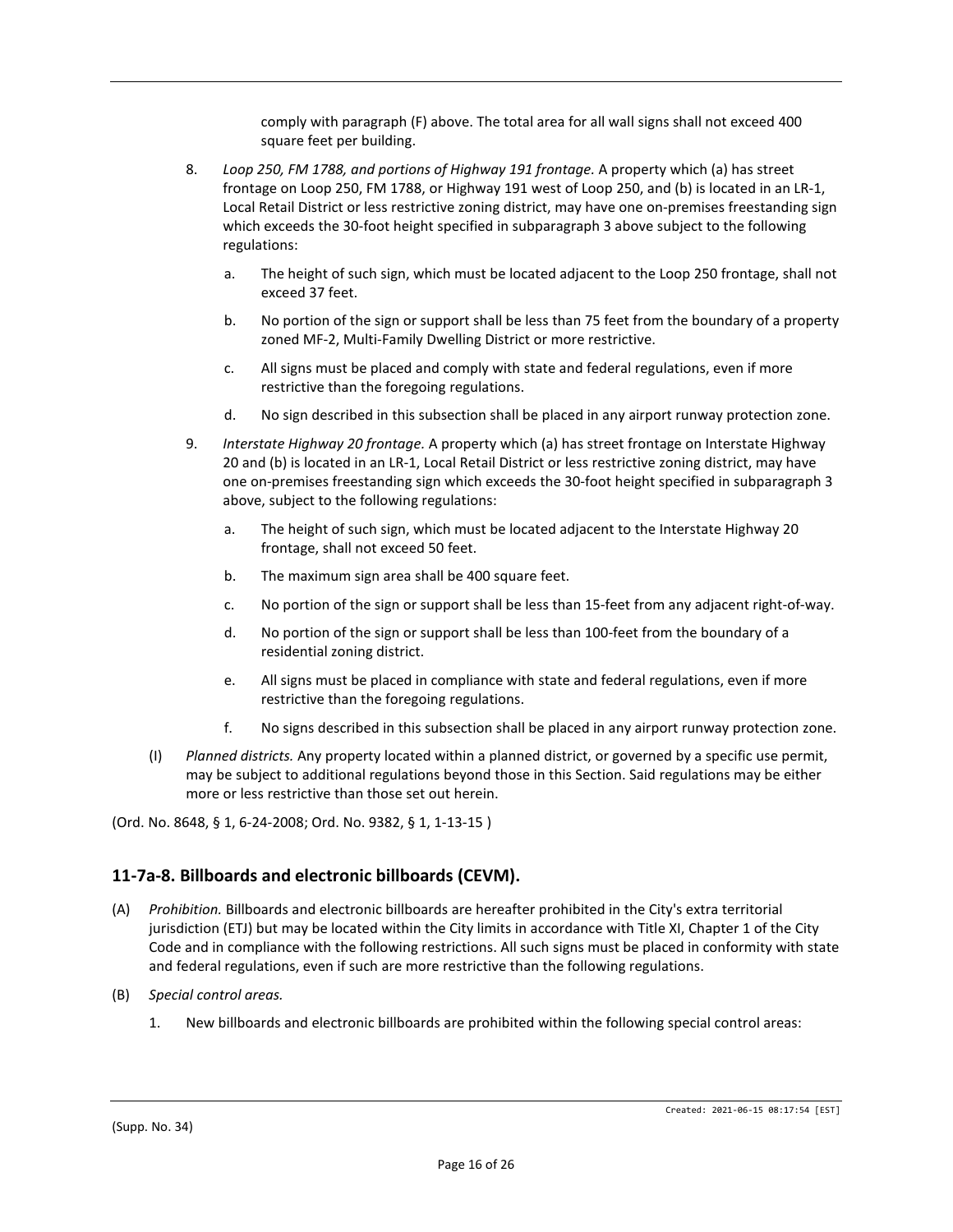| <b>Midland Protection Zone</b><br>a.                  | The area located within the following boundaries:              |
|-------------------------------------------------------|----------------------------------------------------------------|
|                                                       |                                                                |
|                                                       | Western Boundary: 500 feet west of the centerline<br>$\bullet$ |
|                                                       | of Loop 250, except where the western corporate                |
|                                                       | limits of the City of Midland lie to the east of this          |
|                                                       | location, in which case the western corporate limits of        |
|                                                       | the City of Midland shall be the Western Boundary.             |
|                                                       | Northwestern and Northern Boundaries: 500 feet<br>$\bullet$    |
|                                                       | northwest and 500 north of the centerline of Loop              |
|                                                       | 250.                                                           |
|                                                       | Eastern Boundary: The eastern corporate limits of<br>$\bullet$ |
|                                                       | the City of Midland.                                           |
|                                                       | Southern Boundary: Interstate Highway 20, except<br>$\bullet$  |
|                                                       | where the southern corporate limits of the City of             |
|                                                       | Midland lie to the north of Interstate Highway 20, in          |
|                                                       | which case the southern corporate limits of the City of        |
|                                                       | Midland shall be the Southern Boundary. However,               |
|                                                       | the Midland Protection Zone does not include                   |
|                                                       | property fronting on Interstate Highway 20 or within           |
|                                                       | 500 feet of the centerline of Interstate Highway 20.           |
| Big Spring Street (Business State Highway 349-C<br>b. | The area located within 300 feet of either side of the         |
| and State Highway 349)                                | centerline of Business State Highway 349-C and State           |
|                                                       | Highway 349 (commonly known as Big Spring Street),             |
|                                                       | from Loop 250 north to the corporate limits of the City        |
|                                                       | of Midland.                                                    |
| Andrews Highway (State Highway 191)<br>c.             | The area located within 300 feet of either side of the         |
|                                                       | centerline of State Highway 191 (commonly known as             |
|                                                       | Andrews Highway) from Loop 250 west to the                     |
|                                                       | corporate limits of the City of Midland.                       |

- 2. The following rules shall apply to replacement of billboards and electronic billboards in special control areas:
	- a. An existing billboard may be replaced one time.
	- b. An electronic billboard may be used to replace an existing billboard or electronic billboard one time, provided that the person seeking to replace the existing billboard or electronic billboard removes two other billboards, electronic billboards, or combination thereof which are located within Special Control Areas.
- (C) *Annexation.* In addition, any land which is in the City's ETJ as of the effective date of this ordinance and henceforth and is subsequently annexed by the City shall remain subject to the billboard prohibition under this ordinance regardless of any zoning classification established for said land. Any billboard which was legally in existence on any property prior to annexation of said property into the City limits or prior to the expansion of the City's ETJ shall become non-conforming and shall be subject to Section 11-7a-9.
- (D) *Compliance.*
	- 1. *Permits required.*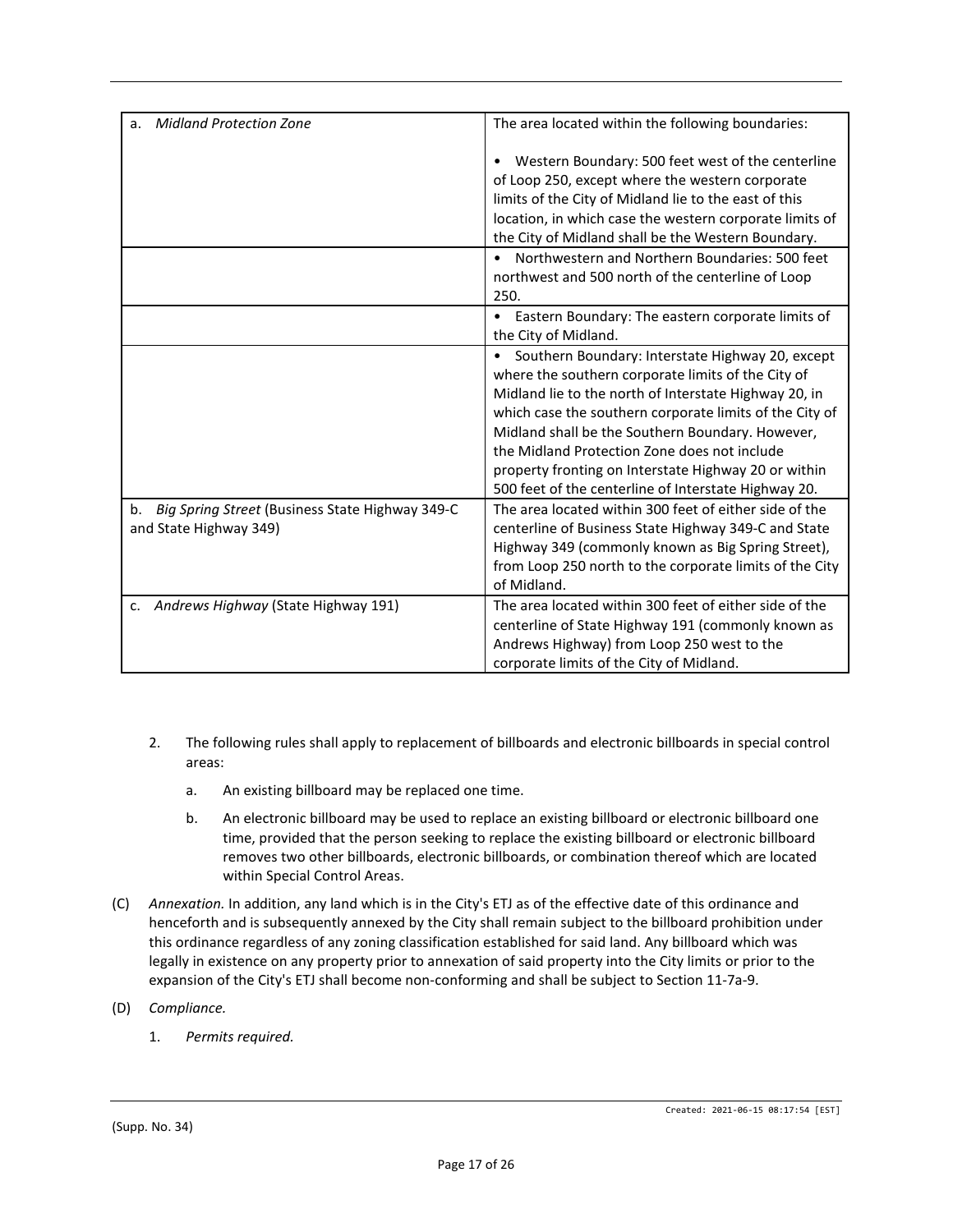- a. A sign permit and a specific use permit with term shall be required prior to constructing any new billboard or modifying any legally conforming billboard, all of which shall be in compliance with the requirements set forth herein. The requirement of a specific use permit with term shall apply notwithstanding zoning district regulations or any other provisions in this Code.
- b. A new sign permit and a new specific use permit with term for a billboard must identify the proposed location by latitude and longitude coordinates.
- c. An application for a specific use permit with term under this Subsection shall be subject to the rules and procedures set out in Section 11-1-9.07 of this Code. The Council shall not vote on granting or denying the specific use permit with term at the Council meeting when the public hearing is held. At the conclusion of the public hearing, the Council shall allow 30 days for written input from the public, the owner of the property identified in the application, and the specific use permit with term applicant. All written material shall be submitted to the City Manager. A majority vote of the Council is required to pass an ordinance granting a specific use permit with term under this Subsection.
- d. In no case shall a billboard be allowed in an area in which billboards are prohibited by current zoning district regulations.
- e. Billboards advertising on-premises goods or services shall be considered on-premises signs and shall comply with on-premises sign regulations.
- 2. *Minimum separation.* No proposed billboard location may be approved which is:
	- a. Within 1,500 feet of either an existing billboard or property zoned with a specific use permit with term or a specific use permit without term for location of a billboard; or
	- b. Within 1,500 feet of either an existing electronic billboard or property zoned with a specific use permit with term or a specific use permit without term for location of an electronic billboard; or
	- c. Within 150 feet of an on-premises sign on the same property or abutting property.
- 3. *Maximum height.* The maximum height of a billboard shall be 30 feet, except for a billboard located on property fronting on Interstate Highway 20, which shall have a maximum height 42.5 feet.
- 4. *Maximum sign area.* The total area of each sign face of a billboard shall not exceed the following:
	- a. 672 square feet for a billboard located on property fronting Interstate Highway 20.
	- b. 400 square feet for a billboard located on property fronting US Route 80.
	- c. 300 square feet for a billboard located on property fronting a street other than Interstate Highway 20 or US 80.
- 5. *Limits of sign faces.* A billboard shall be limited to a single face viewed from any one direction. The use of a double-faced billboard (side-by-side or stacked) is prohibited.
- 6. *Lighting.* Exterior lighting shall be shielded to prevent glare. No external lighting shall be used to illuminate a nonconforming sign.
- 7. *Setback and side yard requirements.*
	- a. A billboard must comply with the same side yard and setbacks required for buildings in the zoning district in which it is located;
	- b. No portion of the billboard or its support shall be closer than 150 feet from the boundary of a property used for residential purposes or zoned MF-2, Multiple-Family Dwelling District or more restrictive.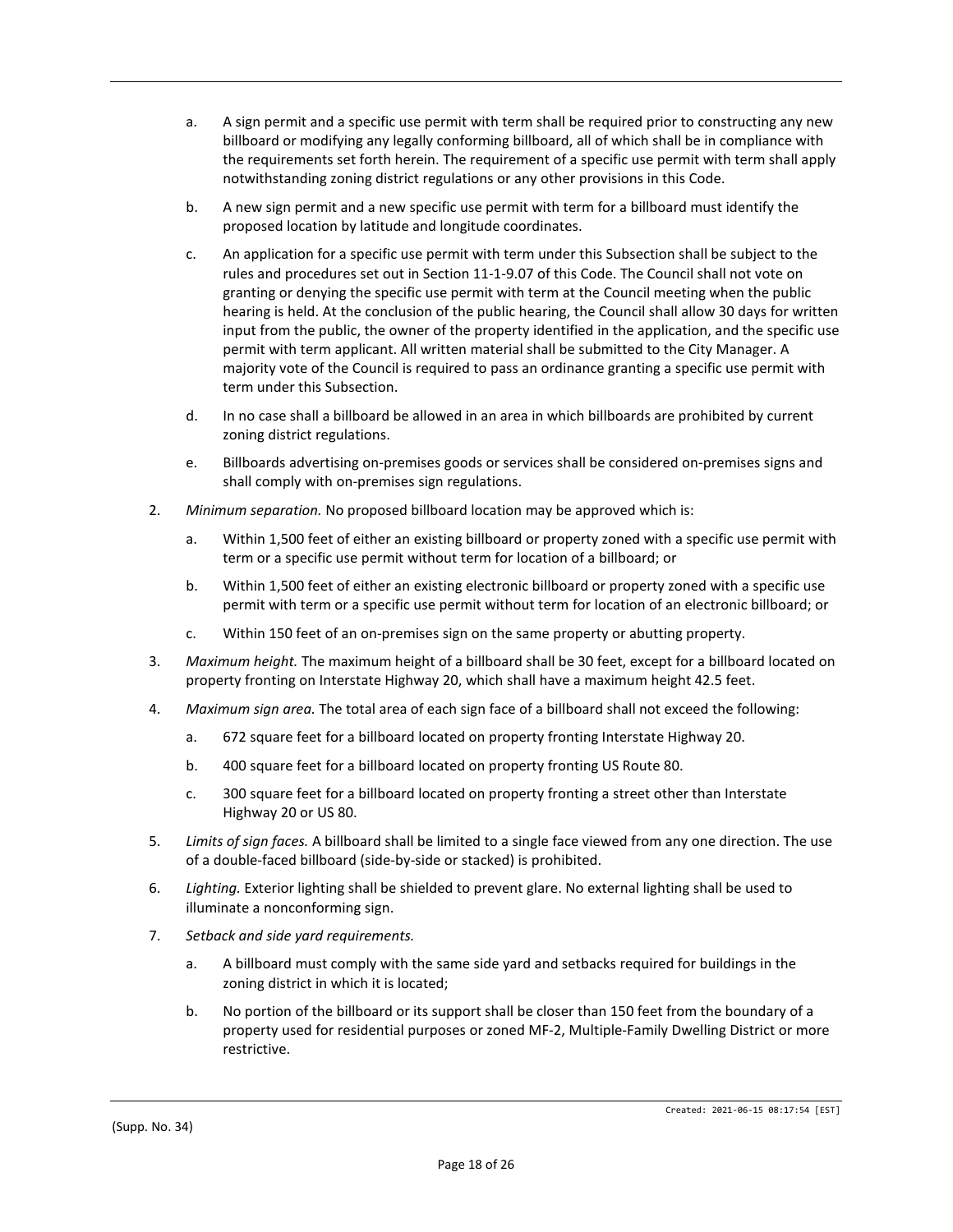- (E) *Non-conforming billboards.* Any legally existing billboard which does not comply with these restrictions shall become a non-conforming sign and shall be regulated in conformance with Section 11-7a-9. A nonconforming billboard may not be enlarged beyond its present size or modified to an electronic billboard without forfeiting its non-conforming status.
- (F) *Electronic billboards.*
	- 1. *Permits required:*
		- a. A sign permit and a specific use permit with term shall be required prior to constructing any new electronic billboard or modifying any legally conforming electronic billboard, all of which shall be in compliance with the requirements set forth herein. The requirement of a specific use permit with term shall apply notwithstanding zoning district regulations or any other provisions in this Code.
		- b. A new sign permit and a new specific use permit with term for an electronic billboard must identify the proposed location by latitude and longitude coordinates.
		- c. An application for a specific use permit with term under this Subsection shall be subject to the rules and procedures set out in Section 11-1-9.07 of this Code. The Council shall not vote on granting or denying the specific use permit with term at the Council meeting when the public hearing is held. At the conclusion of the public hearing, the Council shall allow 30 days for written input from the public, the owner of the property identified in the application, and the specific use permit with term applicant. All written material shall be submitted to the City Manager. A majority vote of the Council is required to pass an ordinance granting a specific use permit with term under this Subsection.
		- d. In no case shall an electronic billboard be allowed in an area in which billboards are prohibited by current zoning district regulations.
		- e. Electronic billboards advertising on-premises goods or services shall be considered on-premises signs and shall comply with on-premises sign regulations.
	- 2. *Minimum separation.* No proposed electronic billboard location may be approved which is:
		- a. Within 1,500 feet of either an existing billboard or property zoned with a specific use permit with term or a specific use permit without term for location of a billboard; or
		- b. Within 1,500 feet of either an existing electronic billboard or property zoned with a specific use permit with term or a specific use permit without term for location of an electronic billboard; or
		- c. Within 150 feet of an on-premises sign on the same property or abutting property.
	- 3. *Maximum height.* The maximum height of an electronic billboard shall be 30 feet, except for an electronic billboard located on property fronting on Interstate Highway 20, which shall have a maximum height 42.5 feet.
	- 4. *Maximum sign area.* The total area of each sign face of an electronic billboard shall not exceed the following:
		- a. 672 square feet for an electronic billboard located on property fronting Interstate Highway 20.
		- b. 400 square feet for an electronic billboard located on property fronting US Route 80.
		- c. 300 square feet for an electronic billboard located on property fronting a street other than Interstate Highway 20 or US 80.
	- 5. *Limits ofsign faces.* An electronic billboard shall be limited to a single face viewed from any one direction.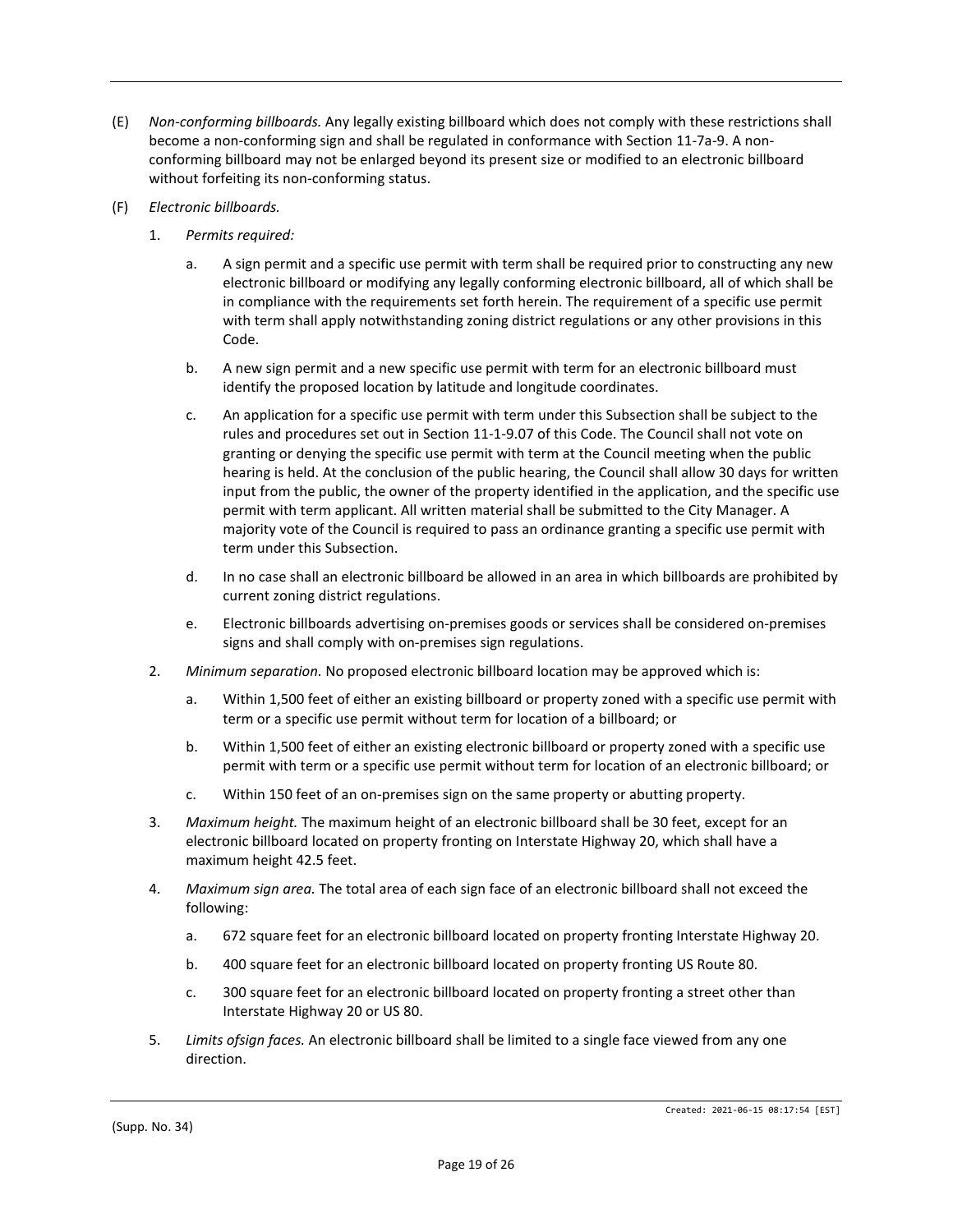- 6. *Setback and side yard requirements.*
	- a. An electronic billboard must comply with the same side yard and setbacks required for buildings in the zoning district in which it is located.
	- b. No portion of an electronic billboard or its support shall be closer that 200 feet from the boundary of a property used for residential purposes or zoned MF-2, Multiple-Family Dwelling District or more restrictive.
- 7. *Lighting.* No external lighting shall be used to illuminate an electronic billboard.
- 8. *Prohibitions:* An electronic billboard:
	- a. Shall not contain, display, or be illuminated by flashing, intermittent, or moving lights;
	- b. Shall not contain or display animated, moving video, or scrolling advertising;
	- c. Shall not consist of a static image projected upon a stationary object; and
	- d. Shall not be a portable sign.
- 9. *Operation requirements:*
	- a. An electronic billboard shall display static messages only in compliance with the following:
		- i. The dwell or hold time of each message, defined as the interval between each message change, shall be at least eight seconds.
		- ii. Each message change must be accomplished within two seconds or less and must occur simultaneously on the entire sign face.
	- b. An electronic billboard shall not be configured to resemble or simulate a warning or danger signal or any official lights or signs used to control traffic.
	- c. An electronic billboard shall not display light of such intensity to cause glare, impair vision, or otherwise result in a nuisance to the public. An electronic billboard shall:
		- i. Comply with Section 11-7a-7(A)2; and
		- ii. Be equipped with both a dimmer control or other such electronic control and a photocell or other such automatic control, which will produce the required illumination change according to natural ambient conditions.
	- d. An electronic billboard shall contain a default mechanism that will freeze the sign in one position if a malfunction occurs.
- 10. *Emergency notification:*
	- a. The City of Midland, through appropriate personnel, may protect public health, safety, and welfare by requiring emergency information to be displayed on electronic billboards.
	- b. Upon notification, the operator of an electronic billboard shall display emergency information such as Amber Alert notices or other public safety alerts.
	- c. Emergency information messages are to remain in rotation according to the protocols of the designated issuing agency.
- (G) *Takings determination.*
	- 1. Any aggrieved person who believes that an action taken pursuant to this Section by the City Council or any officer or employee of the City constitutes a taking under the Texas or United States Constitution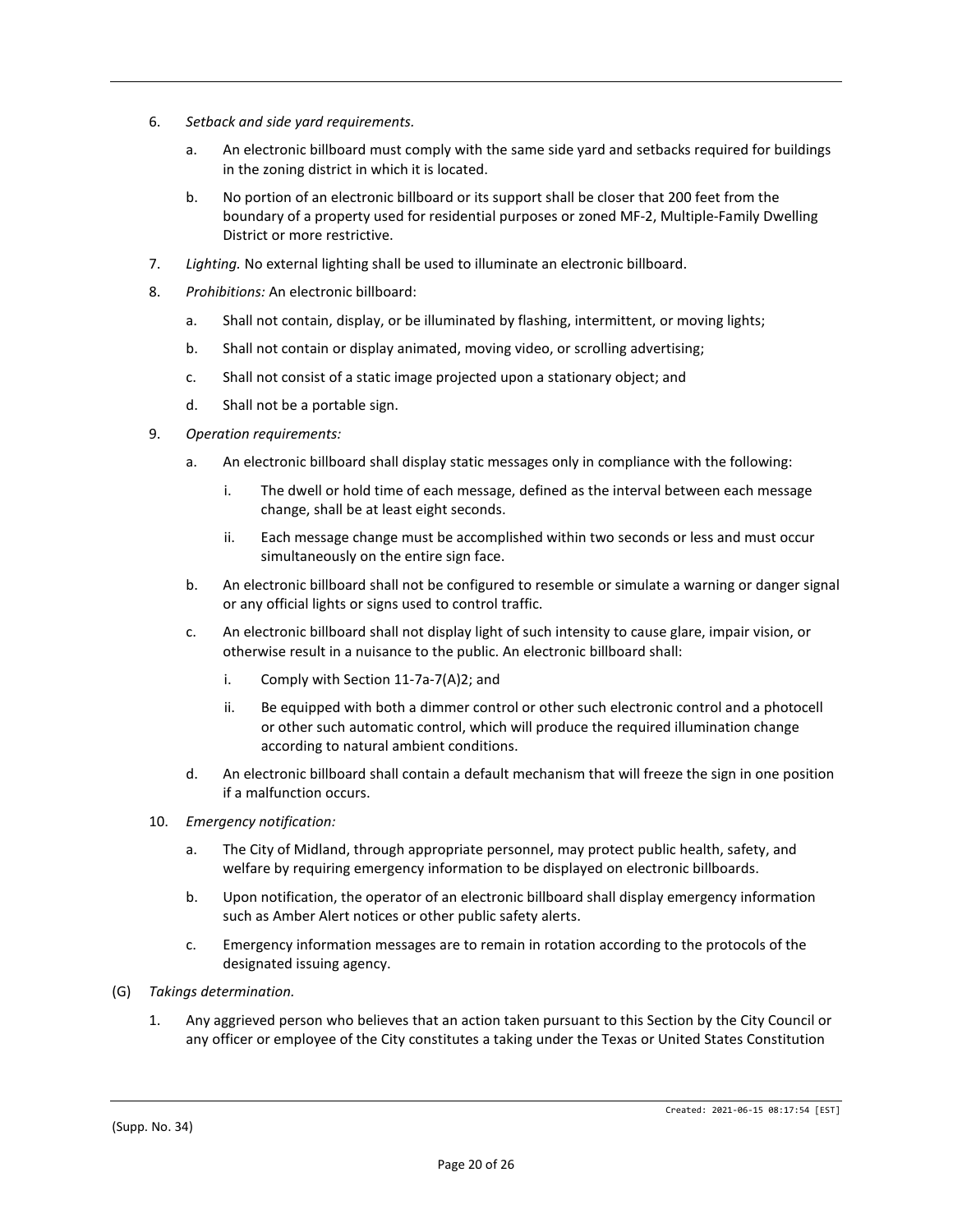or under other state law, may file an application with the City Council requesting a takings determination.

- 2. The applicant seeking a takings determination from the City Council shall file his or her appeal with the office of the City Secretary. The City Secretary shall then forward the appeal to the City Council for consideration. An appeal fee in the amount of \$250.00 dollars shall accompany each filing.
- 3. The appeal shall state the reasons that the applicant believes would support a finding that the City's actions constitute a taking under the Texas or United States Constitution or pursuant to other state law and shall include evidence substantiating the purported diminution in value of the applicant's real property.
- 4. If the City Council finds by a majority vote in favor of the applicant it may: (1) grant the relief requested, or (2) direct the City Manager to rescind action taken by City staff that formed the basis of the takings determination appeal. If the City Council denies the appeal, the applicant may appeal the decision or inaction of the City Council to the county or district court of the county in which the affected real property is located within 30 days of the date that the City Council issued its final decision. If after a favorable determination the City Council fails to take action as specified above, the applicant may appeal inaction of the City Council to the county or district court of the county in which the affected real property is located after the expiration of 120 days from the date the application is heard by the City Council.

(Ord. No. 8648, § 1, 6-24-2008; Ord. No. 9382, § 1, 1-13-15 )

## **11-7a-9. Non-conforming signs.**

- (A) *Non-conforming signs defined.* A non-conforming sign is any sign which was lawfully erected prior to the effective date of this ordinance governing signs in the City of Midland and in the City's extra territorial jurisdiction, but which is no longer in compliance with such regulations due to either a change in such regulations or a change in the City's boundaries.
- (B) *Operational limitations of non-conforming electronic message center signs.* Any non-conforming electronic message center sign shall be allowed to remain as a legal non-conforming sign if structural changes or removal are required in order to bring said sign into compliance; however, operation of the electronic portion of said sign must be brought into compliance as defined in Section 11-7a-7(F).
- (C) *Loss of legal non-conforming status.* A non-conforming sign shall immediately lose its non-conforming designation and must be brought into compliance with these regulations, or be removed, if:
	- 1. The sign structure is replaced; this shall not prevent the replacement of the face(s) to accommodate a new business, express a different message, or upgrade conditions, except that no such sign may be modified or otherwise converted to an electronic message center; or
	- 2. The sign is relocated; or
	- 3. The sign is part of an establishment that discontinues its operation for a period of six months or longer; or
	- 4. The sign is damaged or structurally altered to an extent greater than 60 percent of the current estimated replacement value.

(Ord. No. 8648, § 1, 6-24-2008; Ord. No. 9382, § 1, 1-13-15 )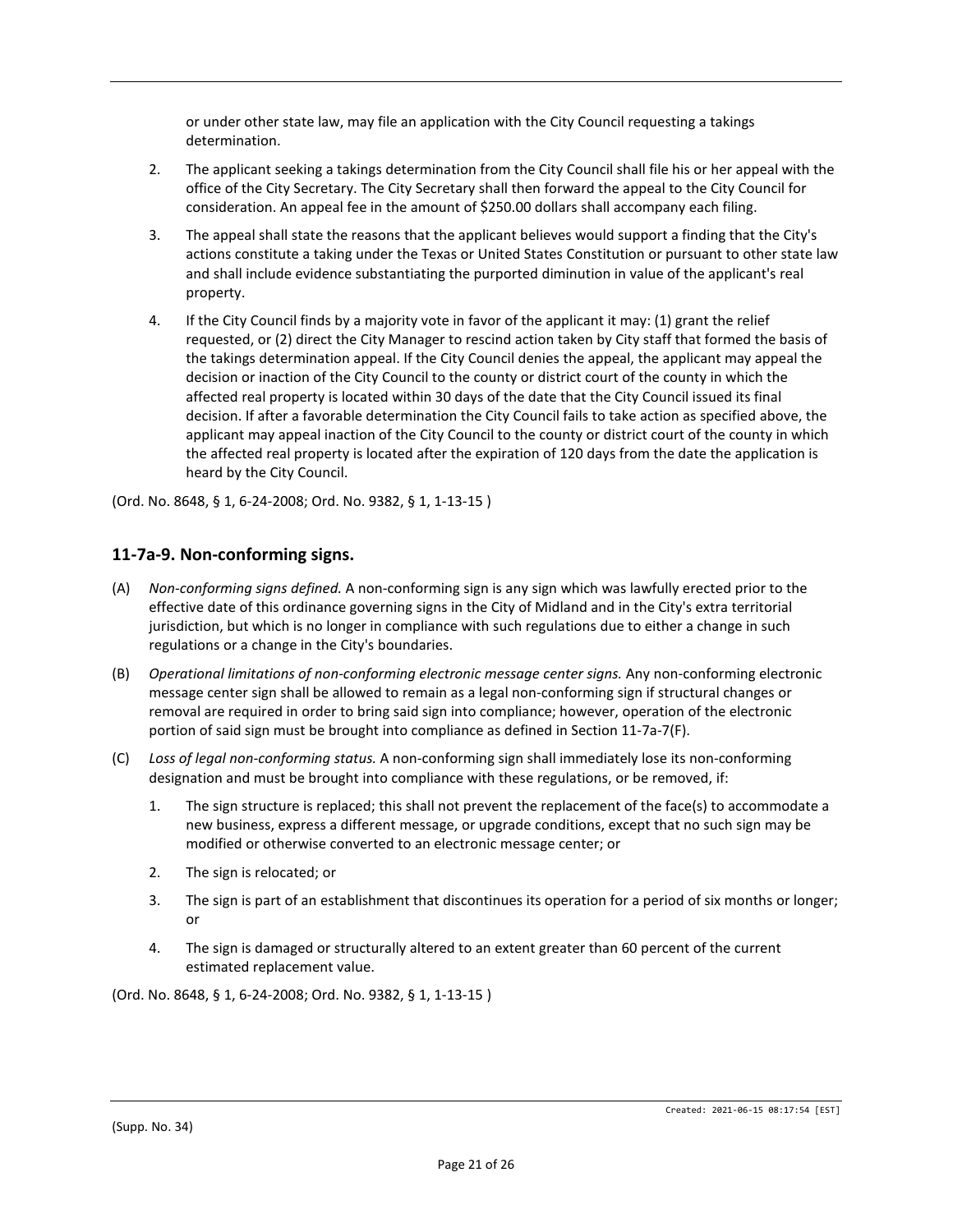## **11-7a-10. Political advertising.**

Political signs may be erected and maintained as follows:

- (A) *Stake signs.* Signs with an area not exceeding 30 inches by 30 inches and installed on a stake at a height not more than 36 inches above the adjacent grade may be located on any private property within the City.
- (B) *Other political signs.* Political signs with a sign area not exceeding four feet by eight feet in size may be located on any private property within the City provided that:
	- 1. The bottom of said sign is not less than five feet above the adjacent grade; and
	- 2. The sign is not closer than 20 feet from the back of the curb if located on a corner lot; and
	- 3. The sign is not closer than ten feet from the back of the curb on any other lot.
- (C) *Oversize political signs.* Any political sign larger than that referred to in subsection (B) above must be located in a C-2, Commercial District or less restrictive zoning district and must not exceed 64 square feet.
- (D) *Time limit for display.* Political signs may be erected not earlier than 120 days preceding the election to which the sign pertains and must be removed not later than 14 days following the day of such election.

(Ord. No. 8648, § 1, 6-24-2008; Ord. No. 9382, § 1, 1-13-15 )

#### **11-7a-11. Temporary signs.**

- (A) *Applicability of section.* The following regulations shall be applicable to all temporary signs, as defined herein, except as follows:
	- 1. Political signs or displays erected in accordance with Section 11-7a-10.
	- 2. Non-illuminated real estate signs, as specified in Section 11-7a-5(M).
	- 3. Portable signs owned and leased by portable sign company licensees as defined in Section 11-7a-11(C) in accordance with the following:
		- a. Such signs will continue to be permitted pursuant to Ordinance 7484 until January 1, 2005.
		- b. Until January 1, 2005, any permit issued to a portable sign company licensee shall not apply as part of the regulations governing other temporary signs contained in Section 11-7a-11(B) below.
		- c. After January 1, 2005, all portable sign permits will be issued pursuant to Section 11-7a-11(B), below.
- (B) *Permits required.* It shall be unlawful for any person to place or locate any temporary sign on any property within the City, or allow the placement or location of any temporary sign on premises within the City owned or controlled by such person, unless a permit for such temporary sign and such location has first been obtained from the City building official in accordance with all regulations, including the following:
	- 1. One temporary sign permit is required for the placement of a temporary sign on a lot or tract within the City for a promotional period not to exceed:
		- a. One 60-day period; or
		- b. Two 30-day periods; or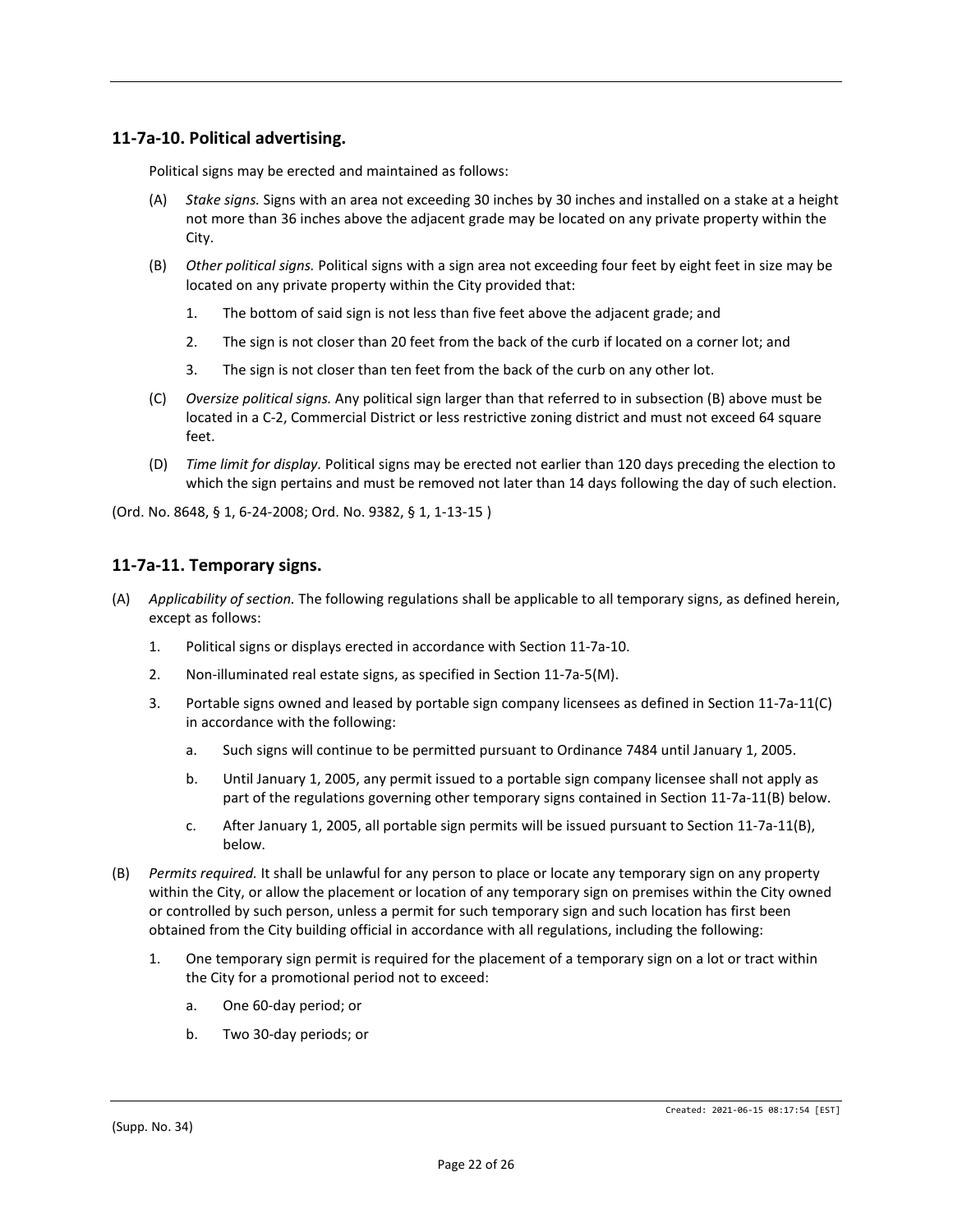- c. Four 15-day periods, each calendar year per legal business; provided that under options b and c, no permit shall be issued for the placement or location of any temporary sign for any tract of land within the City stated in a previously issued permit until a period of 30 days has elapsed since the term of duration of the previous permit has expired.
- 2. In the case of a special promotion for a grand opening celebration, one additional seven-day period shall be allowed provided the promotion commences within the first three months of the date of issuance of a certificate of occupancy and the grand opening is limited to the address noted on the certificate of occupancy.
- 3. A temporary sign may be one of the following: a portable sign; or a banner; or pennants; or streamers; or balloons; or any legal on-premises sign allowed by this Chapter.
- 4. A legal business shall include apartment complexes and any commercial, industrial, or institutional use for which the building official has issued a certificate of occupancy.
- 5. When more than one legal business exists on the same lot or tract, one such business may place one permitted temporary sign on said lot or tract, provided a period of 30 days has elapsed since a previously permitted temporary sign was removed.
- 6. A temporary sign which exceeds 30 square feet in area shall not be permitted for any location within 150 feet of a legally existing temporary sign.
- 7. An annual permit fee of \$50.00 shall be charged to each business upon application for a temporary sign permit, except that portable sign company licensees shall not be charged permit fees for portable signs.
- 8. A separate temporary sign permit is required for each promotional period used; however, after the annual fee of \$50.00 is paid, no additional fee is required for a one year term.
- 9. If a temporary sign is installed prior to issuance of a permit, an investigation fee of \$75.00 will be assessed in addition to the permit fee.
- 10. A temporary sign remaining on display for a period of time in excess of that stated in the permit shall be considered in violation of this Chapter and shall be subject to Sections 11-7a-13 and 11-7a-14.
- (C) *License required for portable sign businesses.* It shall be unlawful for any person to engage in the business of leasing or renting portable signs for the placement of such signs on property not owned by such person without first having obtained a portable sign company license and showing proof of a sign contractors bond as outlined in Section 11-7a-4, all in accordance with and subject to the following regulations:
	- 1. Upon application and payment made to the City building official of an annual license fee of \$50.00 per temporary sign, a temporary sign company license may be renewed annually for a term not to exceed one year.
	- 2. In addition to any other penalty provided by this Code, the City building official may deny applications and revoke licenses issued under the provisions of this Section after notice and hearing for any of the following causes:
		- (a) Any violation of this Chapter by the licensee.
		- (b) Any violation of this Chapter by anyone renting or leasing signs from a licensee. Licensees shall be deemed to be held strictly responsible for the compliance with the terms of this Chapter by such person leasing or renting signs from such licensee.
	- 3. Notice of the hearing for denial of an application or revocation of a license shall be given in writing, setting forth specifically the grounds of complaint and the time and place of hearing. Such notice shall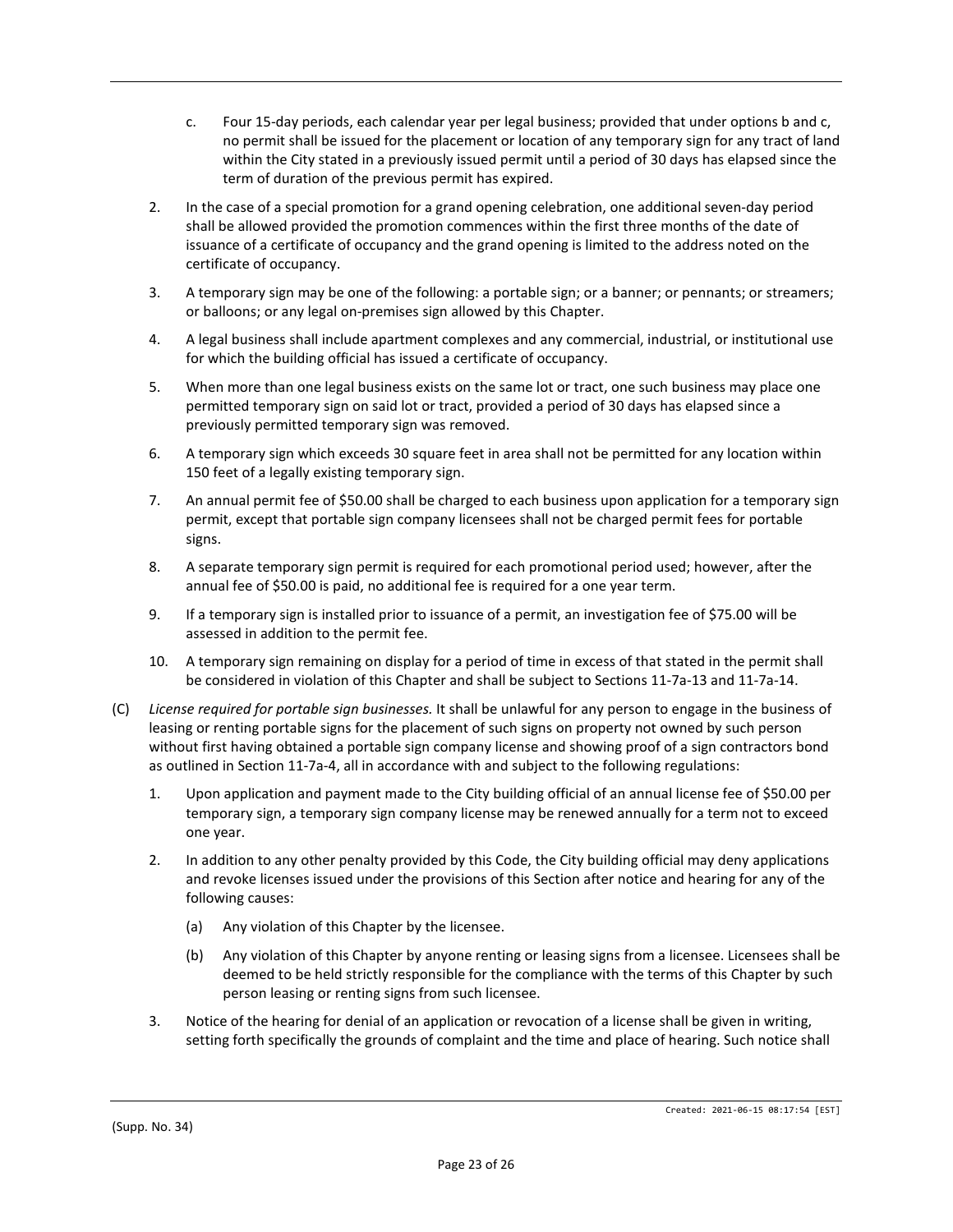be mailed, postage prepaid, to the licensee or applicant at his last known address at least five days prior to the date set for the hearing.

- 4. Any person aggrieved by the action of the City building official in the denial of an application for a license or in his decision with reference to the revocation of a license shall have the right to appeal as set forth in Section 11-7a-15(C).
- (D) *Temporary sign standards.* In addition to all other applicable regulations, temporary signs must conform to the following restrictions:
	- 1. A temporary sign may be used for on-premise advertising only.
	- 2. The use of an electronic message center as a temporary sign shall be prohibited.
	- 3. The use of an inflatable sign as a temporary sign shall be prohibited except with a temporary permit issued for a grand opening celebration as noted in paragraph (B2) above.
	- 4. The sign area of a temporary sign shall not exceed 35 square feet.
	- 5. A temporary sign shall be contained on the property of the legal business and shall not extend into the City right-of-way or be located in any visibility clearance area. In no event shall such sign be erected or placed less than ten feet from the back of the curb.
	- 6. Banners must be attached to the face of the building used by the business or organization to which the banner relates.
	- 7. Ground signs shall be secured with a minimum of four separate points by metal pins and/or sandbags where necessary. Such metal pins must penetrate the ground by a distance of not less than ten inches.
	- 8. Any temporary sign which exceeds 30 square feet in area shall have permanently affixed thereto the name and phone number of the owner of such sign.
	- 9. Temporary signs may be lighted with white light or lights only, and such light or lights shall not be of a flashing, intermittent, moving or similarly lighted type. Exterior lighting shall be shielded to prevent glare.
	- 10. Notwithstanding any provisions to the contrary contained within this Code, all electrical connections to temporary signs shall be three-prong (grounded) type using grounded, all-weatherproof outlets. Electrical cords must be all-weatherproof type and may not exceed ten feet in length unless they are then run in conduit. In addition, such cords must be so positioned as to not impact vehicular traffic.

(Ord. No. 8648, § 1, 6-24-2008; Ord. No. 9382, § 1, 1-13-15 )

# **11-7a-12. Special event signs.**

- (A) Upon request, and subject to approval, the building official may authorize a permit for the display of any temporary sign, or any legal sign allowed by this section, to give notice of or direct the public to a special event of civic interest including, but not limited to:
	- 1. Parades, organized community holiday festivities, and special events organized by charitable and/or non-profit organizations.
	- 2. In acting upon such request, the building official shall consider, among other things, the limitations on size, proposed location(s), materials, and construction of such special event signs.
- (B) If authorized, such signs shall be erected for a period of time no more than 60 days preceding the date of the event and shall be removed within three days after the event.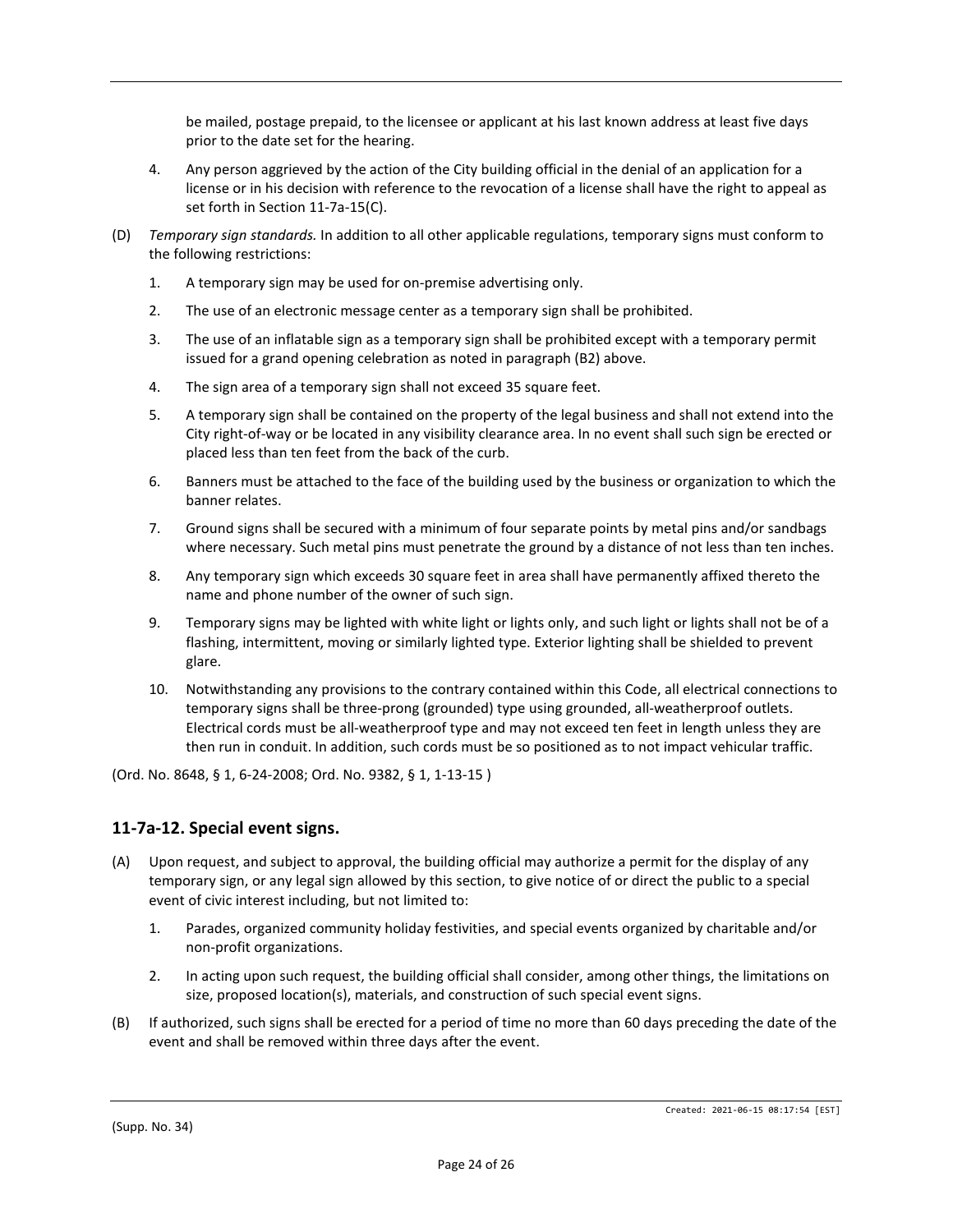- (C) Such signs may be located or placed on or over private property only with the permission of the owner of the property and may be located or placed on or over public property, including streets, only if authorized by the building official.
- (Ord. No. 8648, § 1, 6-24-2008; Ord. No. 9382, § 1, 1-13-15 )

## **11-7a-13. Impoundment and seizure.**

- (A) The owner or occupant of any property upon which there is located a sign in violation of this Chapter shall be given written notice by the building official or duly authorized representative stating the nature of the violation and ordering that the violation be corrected or removed from said property within 72 hours. Such notice shall be mailed or delivered to the licensee or applicant at his or her last known address at least five days prior to the date set for the hearing.
- (B) If the owner, lessor, lessee, or the representative of the lessor of the sign fails to correct or remove such sign within 72 hours of written notification from the building official or duly authorized representative, the sign may be removed by the building official or duly authorized representative. Such sign shall be transported to a location to be designated by the building official for storage at the expense of the sign owner or the person installing, leasing, using, or maintaining it.
- (C) The custodian of the storage area shall maintain records of where such signs were located when they were so impounded and the date on which they were so impounded and shall hold the same in the storage area for a period of not more than 30 days.
- (D) Any sign so held may be redeemed by the owner thereof upon the payment of a fee to the City consisting of a total of \$50.00 for hauling the same to storage plus \$10.00 per day storage fee for each day the sign is stored. Such fee shall be in addition to and not in lieu of any fine imposed upon such owner for violation of this chapter.
- (E) Any sign not redeemed within 30 days shall be considered abandoned property and shall become the property of the City. Any such signs shall either be destroyed or transferred to surplus and sold or disposed of in the same manner as surplus property of the City. In calculating the length of the storage period and the storage fee, the first working day after the date of the impoundment shall be considered day number one; thereafter, all days including weekends and holidays shall be counted.

(Ord. No. 8648, § 1, 6-24-2008; Ord. No. 9382, § 1, 1-13-15 )

#### **11-7a-14. Violations and penalties.**

Any person found in violation of this Chapter shall be subject to the penalties and procedures found in Title 1, Chapter 3, Section 1 of this Code.

(Ord. No. 8648, § 1, 6-24-2008; Ord. No. 9382, § 1, 1-13-15 )

# **11-7a-15. Appeal procedures.**

(A) Any person who receives notification of a sign found in violation of this Chapter may appeal the action or decision by requesting in writing within a 72-hour period after the service of notice is given, a hearing to determine whether he or she is in violation of this Chapter. If a person does request the hearing, it will be held before the Building Official within five business days of the date the request for appeal is received, at a time to be determined by the Building Official.